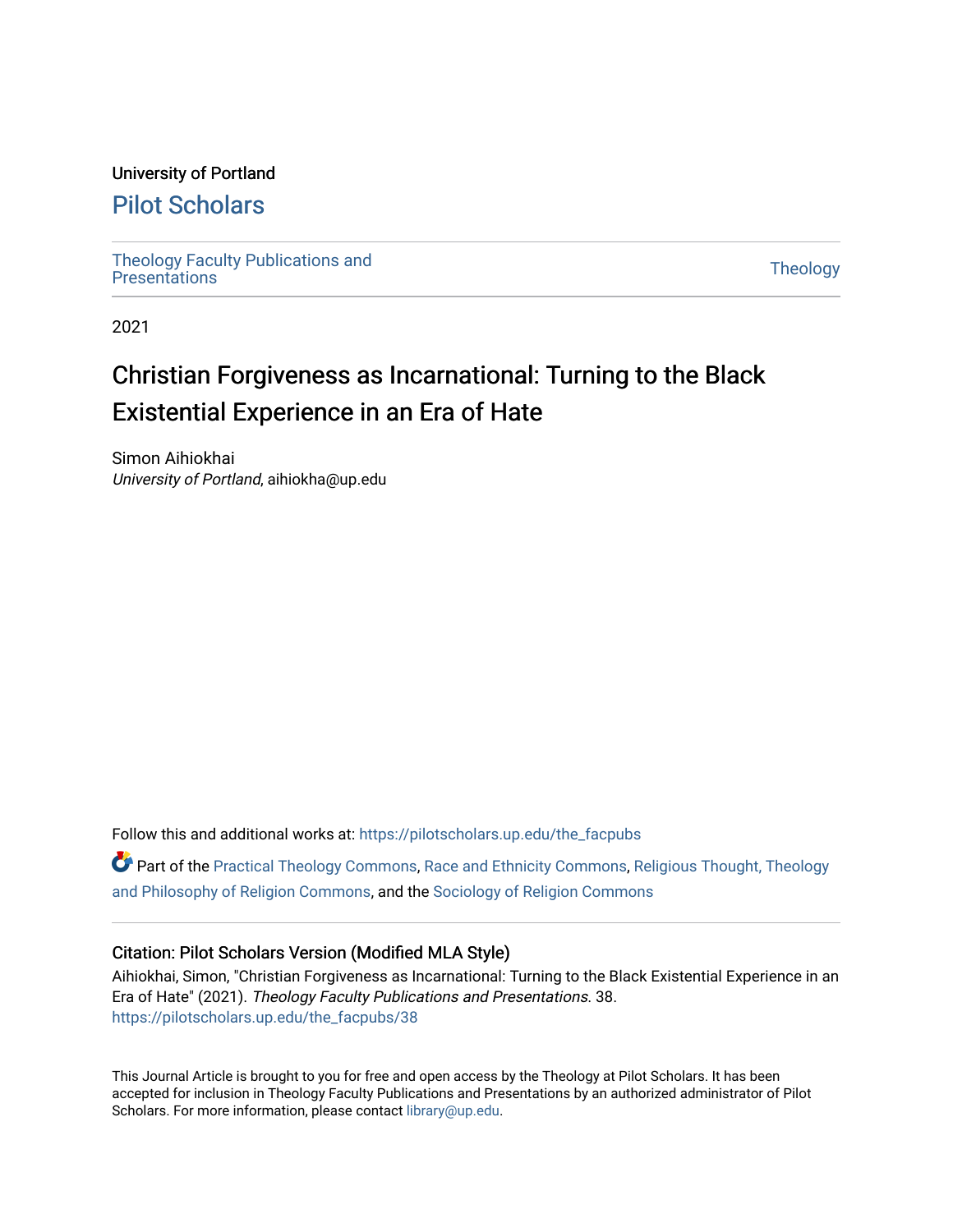#### **Christian Forgiveness as Incarnational: Turning to the Black Existential Experience in an Era of Hate**

#### *SimonMary Aihiokhai*

*University of Portland*

#### **Introduction**

Christian forgiveness speaks of God's radical commitment to journey with creation in a manner that evokes surpluses of encounters. God becomes human to make concrete an abundance of possibilities of experiencing mercy in a saturated manner. What does this mean for us in our world? How does our history as faith communities reflect these key truths of the Christian faith, especially in an era of hate? As how do we experience the epiphanic embodiment of divine forgiveness in the world we live in? These are not questions that demand mere linguistic responses without any concrete link to our lived experiences.

Christian forgiveness is dangerous. It stands as a prophetic lamentation that calls aloud for the abandonment of systems of evil that lead to the very violence that the ritual of forgiveness is attempting to erase. In Donald Trump's America, it became clear that the idolatry of White supremacy cannot mediate life for White bodies or for anyone who embraces a worldview of hate. On the other hand, blackness, in a world where systemic evil prevails, becomes the very epiphany through which true humanity must always be encountered. The deprived, the marginalized, the erased, those who endure prejudice stand firmly as the light of grace in a world overshadowed by systemic evil.

This essay aims to articulate how Christian forgiveness can be understood via the concrete histories of Black bodies. It will conclude with a brief articulation of a theology of hope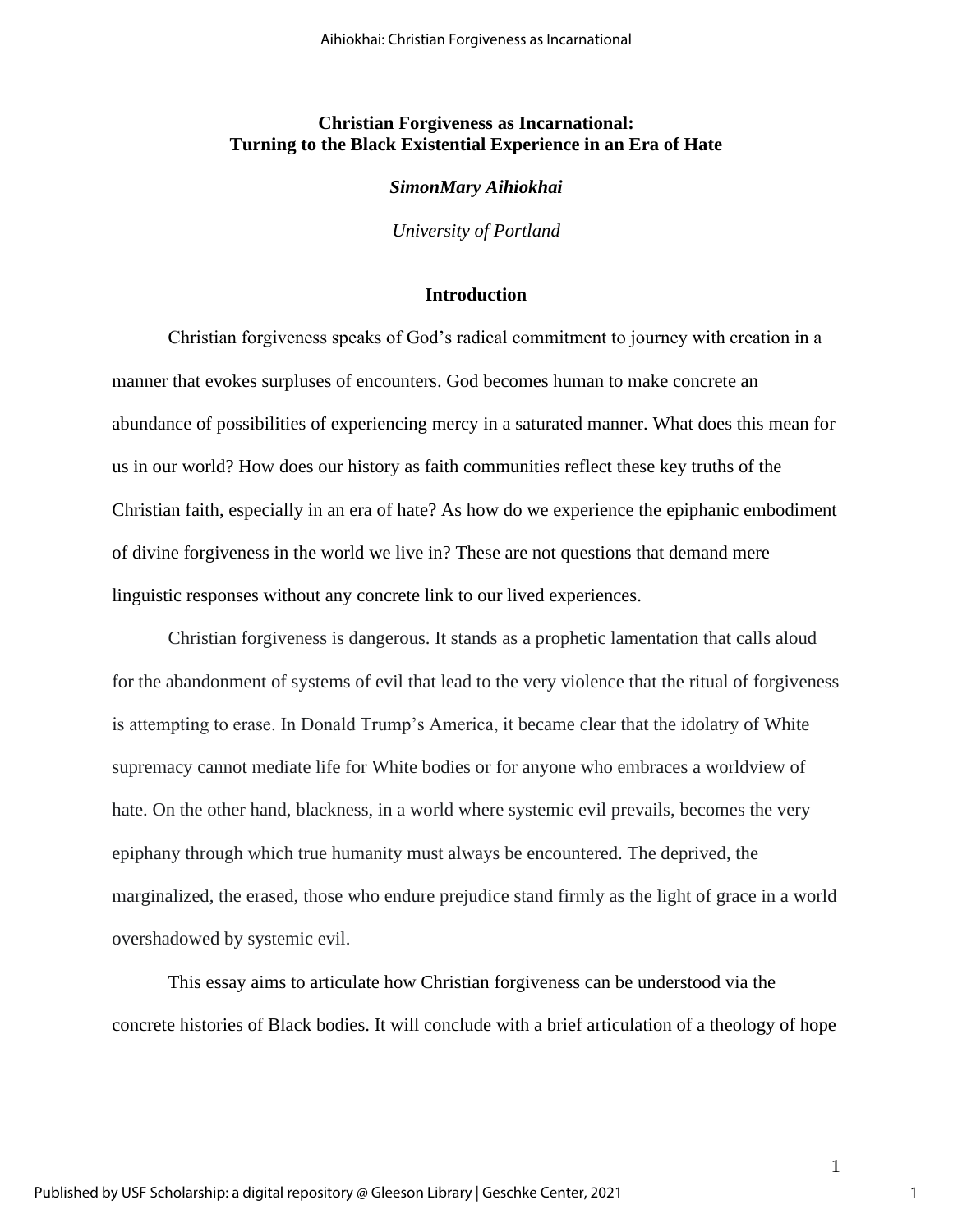that is in dialogue with the experiences of Black bodies, as the pathway for embracing a Christian identity in a time when hate has been enthroned on the altar of dialogue and encounter.

#### **Remembering the Stories of Black Bodies as a Kairos Moment**

Christianity in the United States is fast becoming an empire Christianity, one that ritualizes the features of empire and gives the agenda of empire—control, power, silencing of dissent, exploitation—a religious backing. To disagree with this form of Christianity is to quickly be condemned as un-American. For those who, sadly, embrace this form of Christianity, many of whom are White U.S. Evangelicals, the human-God story is simply a story that points to the joyfulness of the resurrection. When the Good Friday event is recounted, it is told with an uncomfortable haste in order to move on to the climax, the resurrection. The haste is an erasing tool for soothing their consciences in such a way that their existential comfort is always maintained even in the most sacred of places: our shared communal spaces, our churches, and our traditions. The human-God story, when properly told, ought to force us to address the question, "What does it mean to be human in God's world?" The late African American theologian James H. Cone calls attention to how some American theologians have responded to this foundational theological question. In his words:

The weakness of most "Christian" approaches to anthropology stems from a preoccupation with (and distortion of) the God-problem, leaving concrete, oppressed human beings unrecognized and degraded. This is evident, for instance, in fundamentalist and orthodox theologies when they view the infallibility of the Bible as the sole ground of religious authority and fail to ask about the relevance of the inerrancy of scripture to the wretched of the earth. If the basic truth of the gospel is that the Bible is the infallible word of God, then it is inevitable that more emphasis will be placed upon 'true"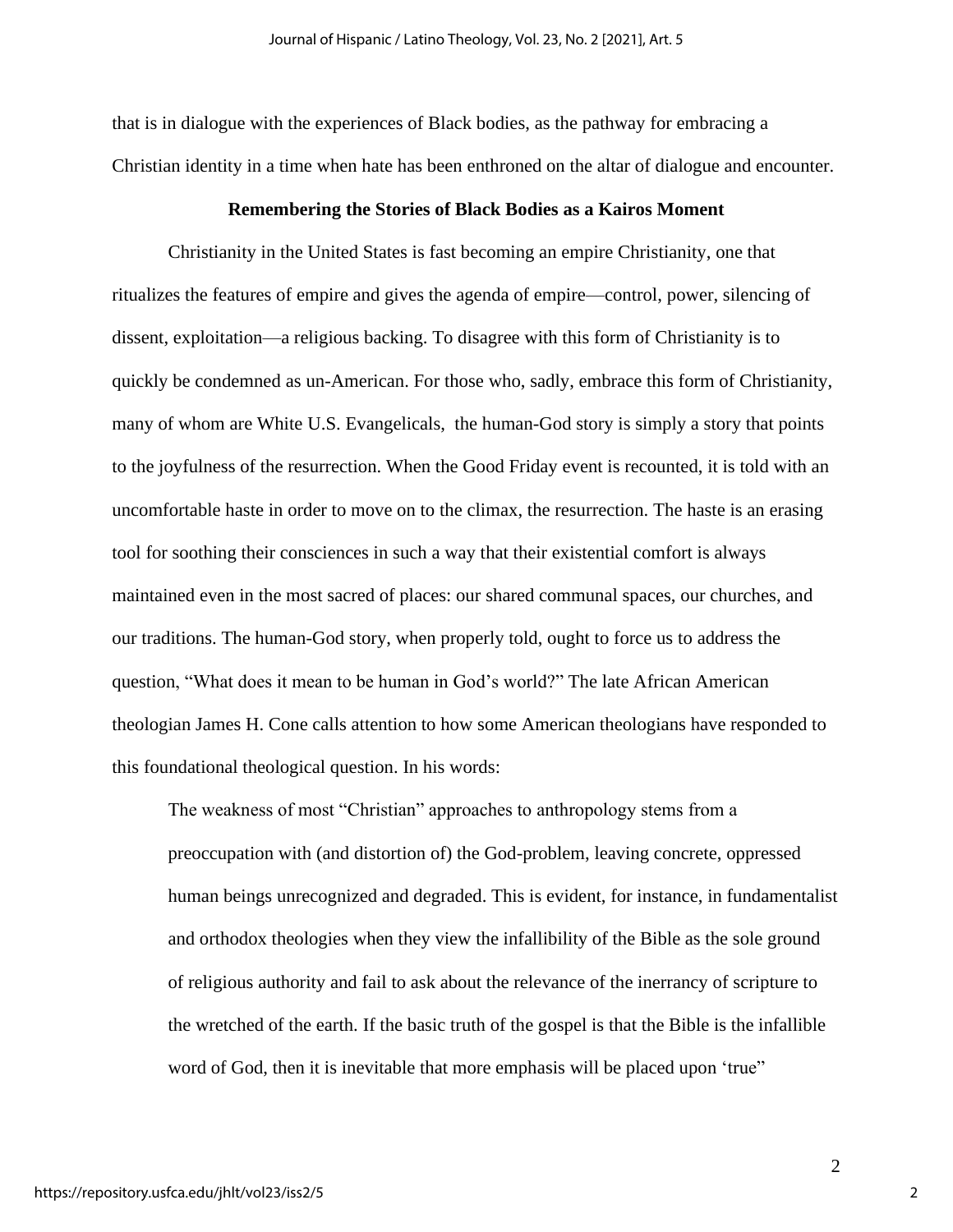propositions about God than upon God as active in the liberation of the oppressed of the land. Blacks, struggling for survival, are not interested in abstract truth, "infallible" or otherwise. Truth is concrete. $<sup>1</sup>$ </sup>

Cone ends his observation with the statement, "Truth is concrete."<sup>2</sup> Christian theology teaches that God's truth is itself incarnational in the person of Jesus Christ. It believes that humans are made in the image of this divine incarnational truth. In other words, our true humanity is shaped and divinized by the humanity of the God-human, Jesus Christ. What does this brief anthropological theology mean in light of the Black experience in God's world? Let me offer a bold response: God's truth is concretized in the lived experiences of Black bodies. The incarnational truth of God ought not be understood in a spiritual way such that when we speak of God becoming human, we fail to see how this plays out in the messiness of our lived experiences. The radicality of the incarnational-divine-truth is to be found in the traumatized bodies of our Black brothers and sisters in a world that has been hijacked by the hateful philosophies and policies bolstering whiteness as a mode of being in the world.

Again, as Cone writes, "The paradox of a crucified savior lies at the heart of the Christian story."<sup>3</sup> The relevance of this truth lies not in our attempts at resolving such a paradox, as seems to be the case in the way the human-God story has been told by the benefactors of Americanized empire Christianity, whose interest is in the resurrection and not in the messiness of the events that occurred on the hill of Golgotha. This truth has power only when it is seen through our

<sup>&</sup>lt;sup>1</sup> James H. Cone, *A Black Theology of Liberation*, 20<sup>th</sup> anniv. ed. (Maryknoll: Orbis, 1990), 82-83.

<sup>&</sup>lt;sup>2</sup> Cone, *A Black Theology of Liberation*,  $20<sup>th</sup>$  anniv. ed., 83.

<sup>3</sup> James H. Cone, *The Cross and the Lynching Tree* (Maryknoll: Orbis, 2013), 1.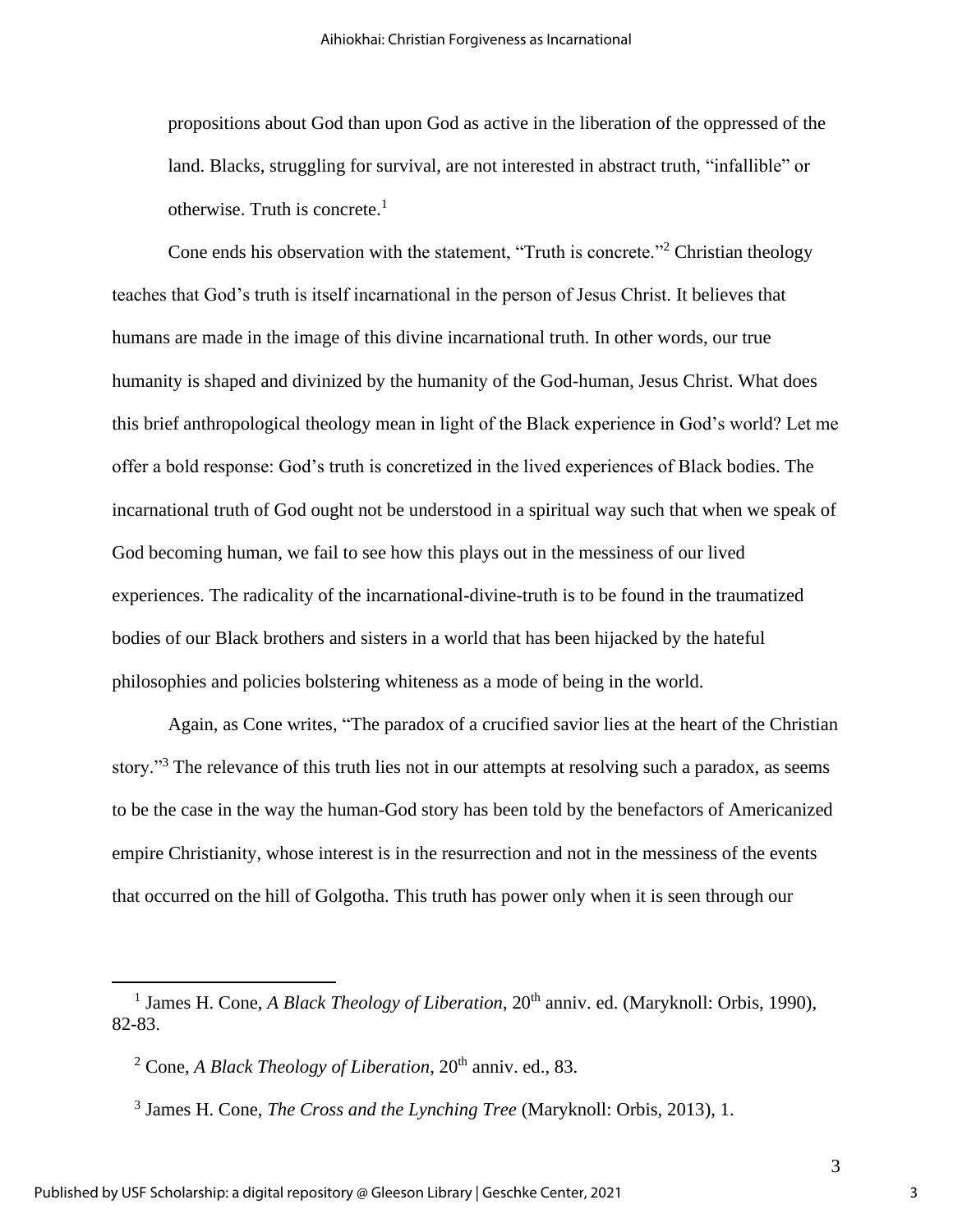embodied experiences. The fact that God has become human in the person of Jesus Christ means that all God-talk must also be human-talk (creation-talk). This human-talk that points to God's revelation in the world ought necessarily to make us aware of how we are human-in-the-world. It is this point on which Cone sheds light in his book *The Cross and the Lynching Tree*. Stating it in the form of a question: How does the lynching tree become the locus of a saturated vulnerability and yet transforming power of God in a way that it is both powerless and powerful? Cone's response is telling:

The lynching tree joined the cross as the most emotionally charged symbols in the African American community–symbols that represented both death and the promise of redemption, judgment and the offer of mercy, suffering and the power of hope. Both the cross and the lynching tree represented the worst in human beings and at the same time "an unquenchable ontological thirst" for life that refuses to let the worst determine our final meaning.<sup>4</sup>

In line with mainstream theological views, Cone speaks of the cross as a source of life and hope for the oppressed. Reminding White Christians to resist the totalization of the resurrection as though the one who is risen had never suffered, Cone cites the words of the German scholar Ernst Käsemann, "The resurrection is . . . a chapter in the theology of the cross."<sup>5</sup> Let me add a perspective to Cone's insights: Just as the cross reveals God's surplus love for the oppressed, the cross stands as the prophetic judgment of all that creates the possibility for the cross to be. The cross stands as the *kairos* reminder to all in God's world that evil must always be condemned with all forcefulness. Similarly, the lynching tree and the traumatic

<sup>4</sup> Cone, *The Cross and the Lynching Tree*, 3.

<sup>5</sup> Cone, *The Cross and the Lynching Tree*, 26.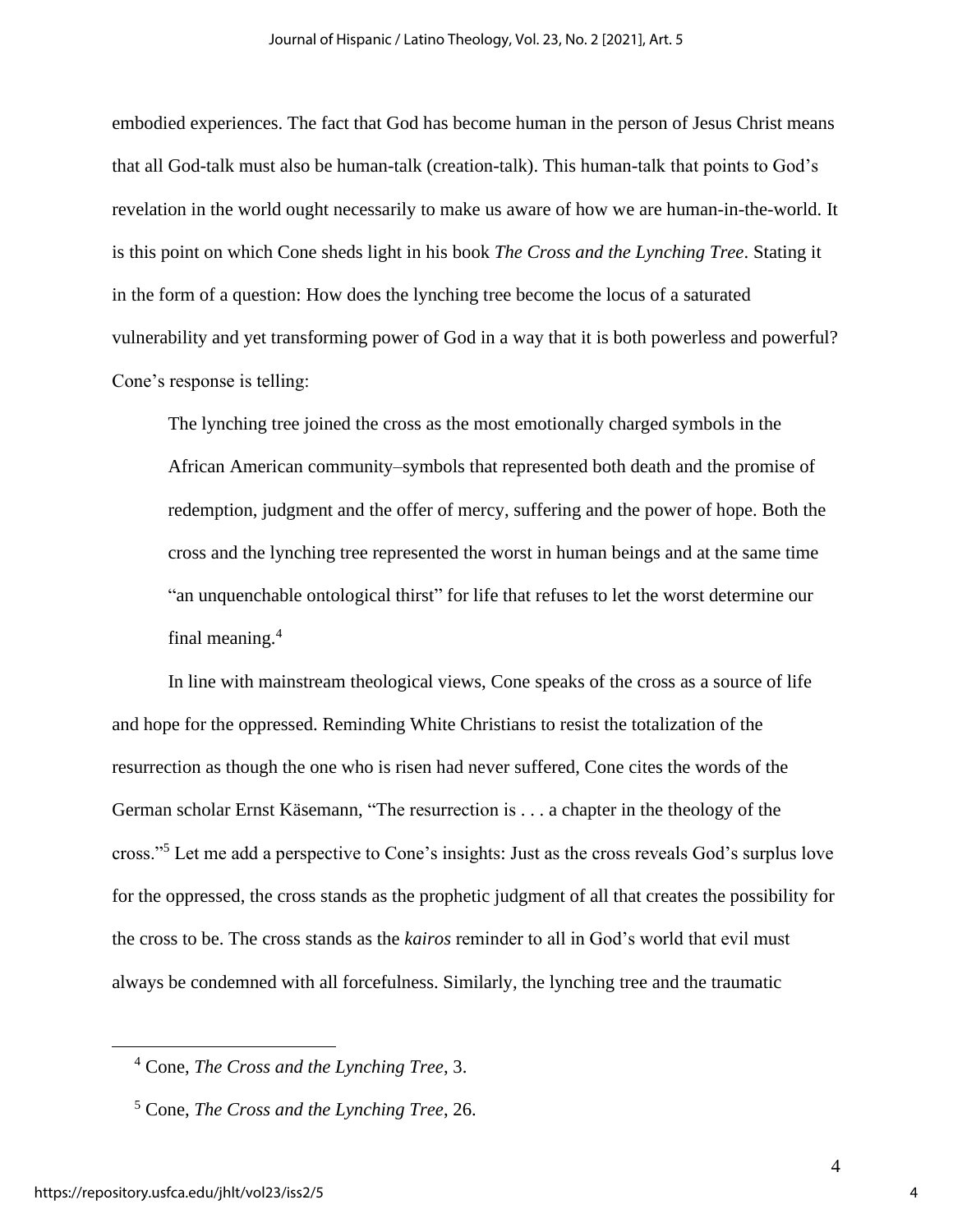memories of Black bodies stand as a prophetic statement that calls into question the legitimacy of the faith of those who proclaim their Christian identity and yet embrace the privileges that come from unjust social, political, economic, and religious systems meant to favor whiteness as a mode of being in the world. Contemporary Christianity risks being delegitimized due to its romance with evil insofar as the lynching tree stands erect on our streets with Black bodies on it.

The cross is the culmination of the embodied stories of God's interactions with us. Similarly, blackness reveals the totality of our embodied stories that stand as prophetic lament against structural systems that idolize whiteness as a mode of being in the world. Just as the cross shatters the power of injustice in a world hijacked by evil, so too does the lynching tree in a world where whiteness has been defined and validated at the expense of all that is not White. Blackness reveals limitless stories, some nostalgic, some traumatic. What is common about all of them is that they are revelatory moments of what it means to be human in God's world. On the other hand, whiteness evokes limited stories of scarcity, competition, manipulation, and exploitation of alterity whenever difference is encountered.<sup>6</sup> As Boaventura de Sousa Santos strongly writes, whiteness "cannot conceive of the body as an ur-narrative, a somatic narrative that precedes and sustains the narratives of which the body speaks or writes . . . The body thus necessarily becomes an absent presence."<sup>7</sup> What comes to mind here is the massacre at Mother Emanuel AME Church in Charleston, South Carolina on Wednesday, June 17, 2015 and the murder of George Floyd by police officers in the City of Minneapolis, Minnesota on May 25, 2020.

<sup>6</sup> See Charles W. Mills, "White Ignorance," in *Race and Epistemologies of Ignorance*, ed. Shannon Sullivan and Nancy Tuana (Albany, New York: SUNY Press, 2007): 13-38.

<sup>7</sup> Boaventura de Sousa Santos, *The End of The Cognitive Empire: The Coming of Age of Epistemologies of The South* (Durham and London: Duke University Press, 2018), 88.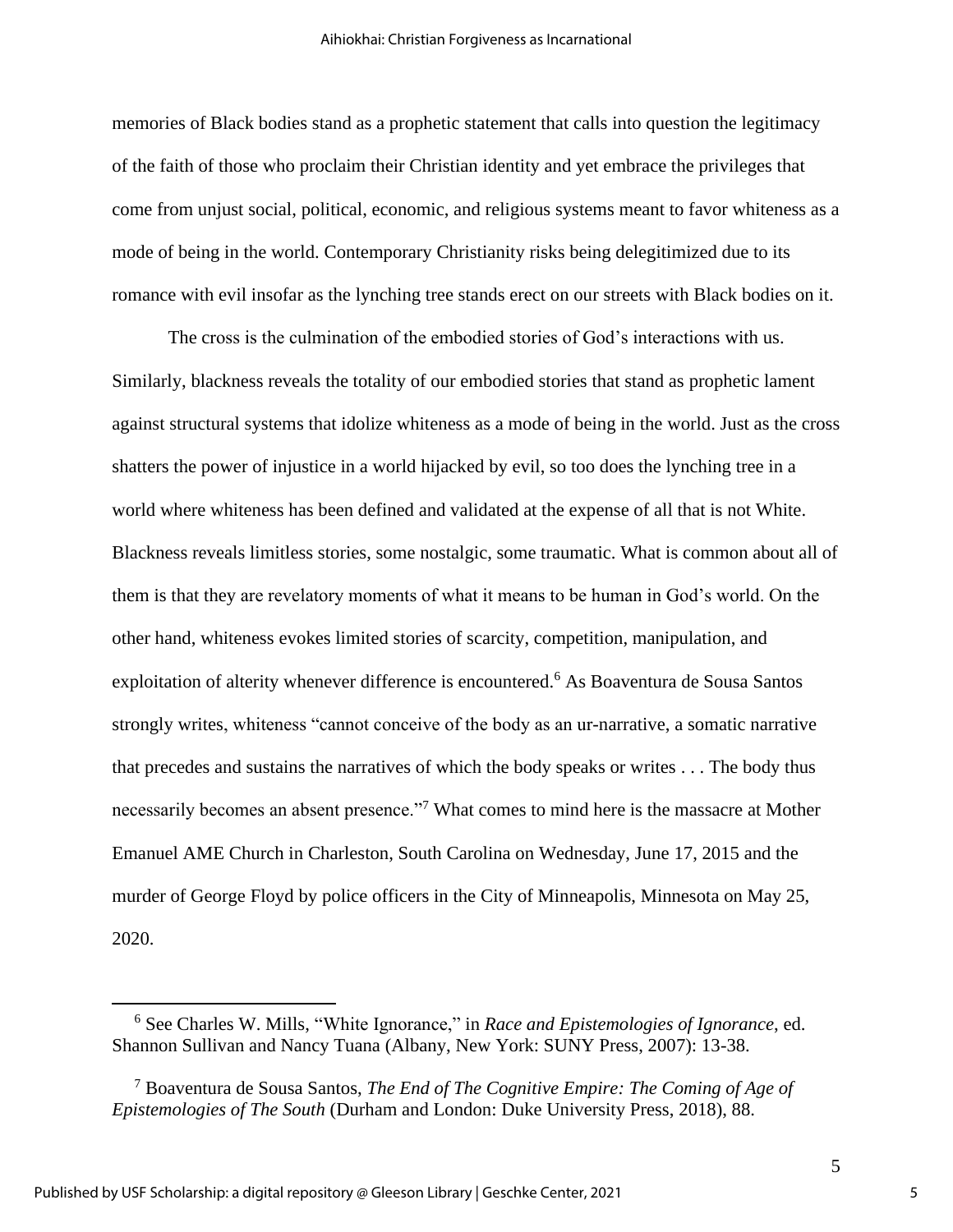The story of the massacre of Black persons by the White supremacist Dylan Roof at Mother Emanuel AME Church is one among many accounts of the evils Black bodies have suffered in the history of the United States of America. The video of the slow and deliberate strangulation of Mr. Floyd by Officer Derek Chauvin while Mr. Floyd was being held down by other police officers defies any form of logic, except for the fact that a form of dehumanized humanity has become the normative expression of the human in the eyes of some White persons who embrace racism as the lens for seeing the world around them. Nonetheless, faith is central to Black liberation. The Black religious worldview is saturated with religious motifs that point to a sense of gratitude for life received, sustained, and guided by the enduring power of the divine. W. E. B. Du Bois was right when he made the claim that the survival of the Black Church was dependent on the ingenuity of the African priests and their ability to mediate life for the Black community even when the social systems instituted by the White slaveowners were set up to bring about death for the Black race in the Americas.<sup>8</sup> Noel Leo Erskine states this beautifully in *Plantation Church: How African American Religion was Born in Caribbean Slavery*:

One of the reasons that enslaved persons survived on plantations in the New World in spite of the long hours and brutality was their ability to adapt their religious practices and beliefs to a Christian frame of reference without losing the essentials of their native beliefs. They found ways of maintaining the integrity of their religious beliefs while at the same time they were open to the change that a new sociological and theological environment imposed on them.<sup>9</sup>

<sup>8</sup> See W. E. B. Du Bois, ed., *The Negro Church* (Atlanta: Atlanta University Press, 1903), 5. See also Noel Leo Erskine, *Plantation Church: How African American Religion Was Born In Caribbean Slavery* (New York: Oxford University Press, 2014), 95 – 96.

<sup>9</sup> Erskine, *Plantation Church*, 117.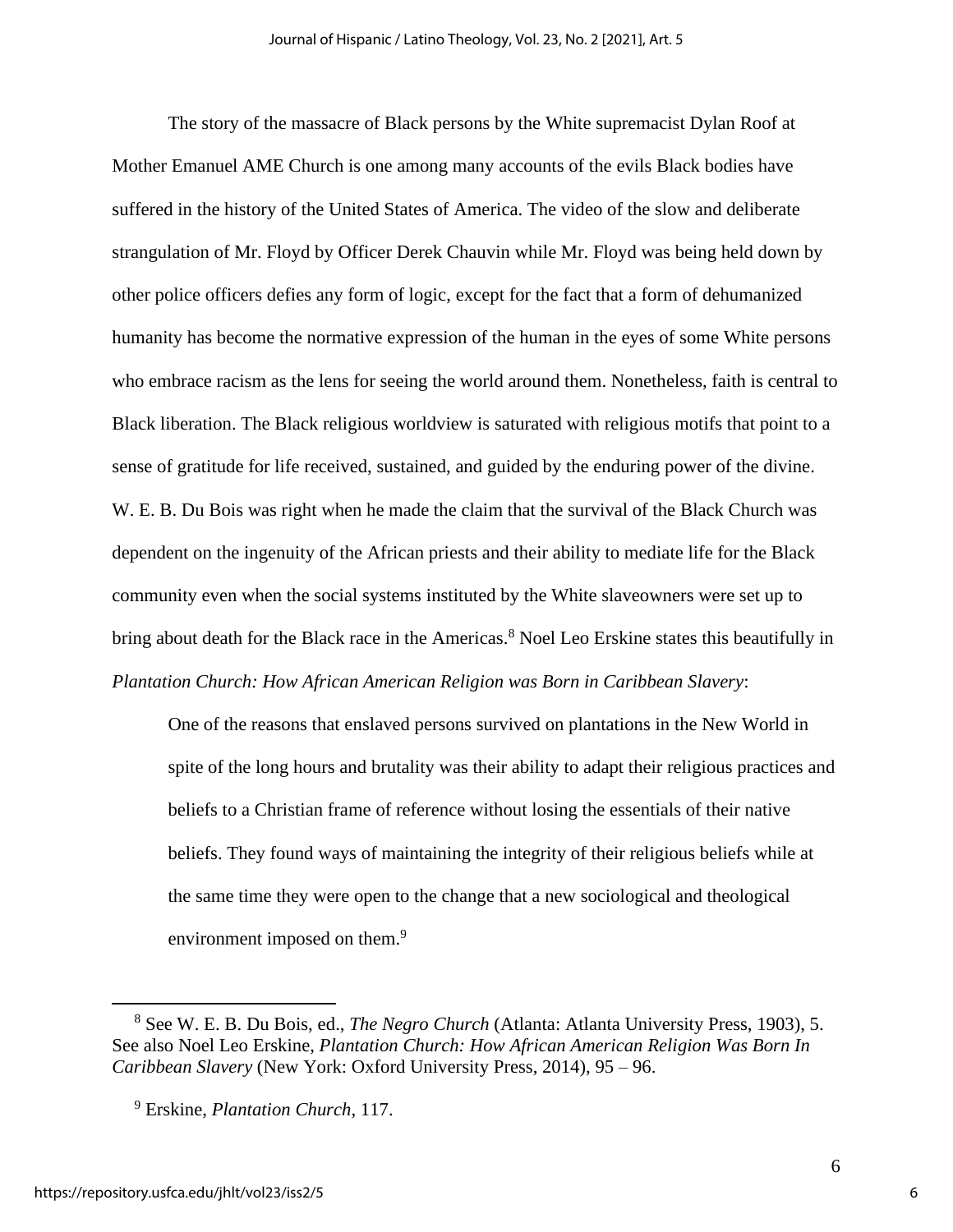Referring to the murders that occurred at Mother Emanuel Church, President Barack Obama, in his eulogy for the victims of the shooting, noted:

Over the course of centuries, black churches served as "hush harbors" where slaves could worship in safety; praise houses where their free descendants could gather and shout, "hallelujah!"; rest stops for the weary along the Underground Railroad; bunkers for the foot soldiers of the Civil Rights Movement. They have been, and continue to be, community centers where we organize for jobs and justice; places of scholarship and network; places where children are loved and fed and kept out of harm's way, and told that they are beautiful and smart and taught that they matter. That's what happens in church. $10$ 

Mother Emanuel AME Church serves as the locus of God's encounter with us in this land. In a society where social, political, economic, intellectual, and religious structures are established to favor whiteness as a mode of being in the world, this community stands as the prophetic voice for justice and a conduit for experiencing authentic faith in a God that shatters all chains of slavery, whether spiritual or physical.

The relevance of faith to political discourse has not been lost on the members of this faith community. Beginning with the Reverend Richard H. Cain, who was both pastor and South Carolina state senator after the Civil War, down to the Reverend Clementa Pinckney, also a state senator, this church has had pastors who knew that the freedom and dignity of the Black community in this city, state, and country cannot be won only from the pulpit. Political activism, allied with religious activism, is necessary for the birthing of holistic freedom. Since religious

<sup>10</sup> See Jennifer Berry Hawes, *Grace Will Lead Us Home: The Charleston Church Massacre and the Hard, Inspiring Journey to Forgiveness* (New York: St. Martin's Press, 2019), 289-290.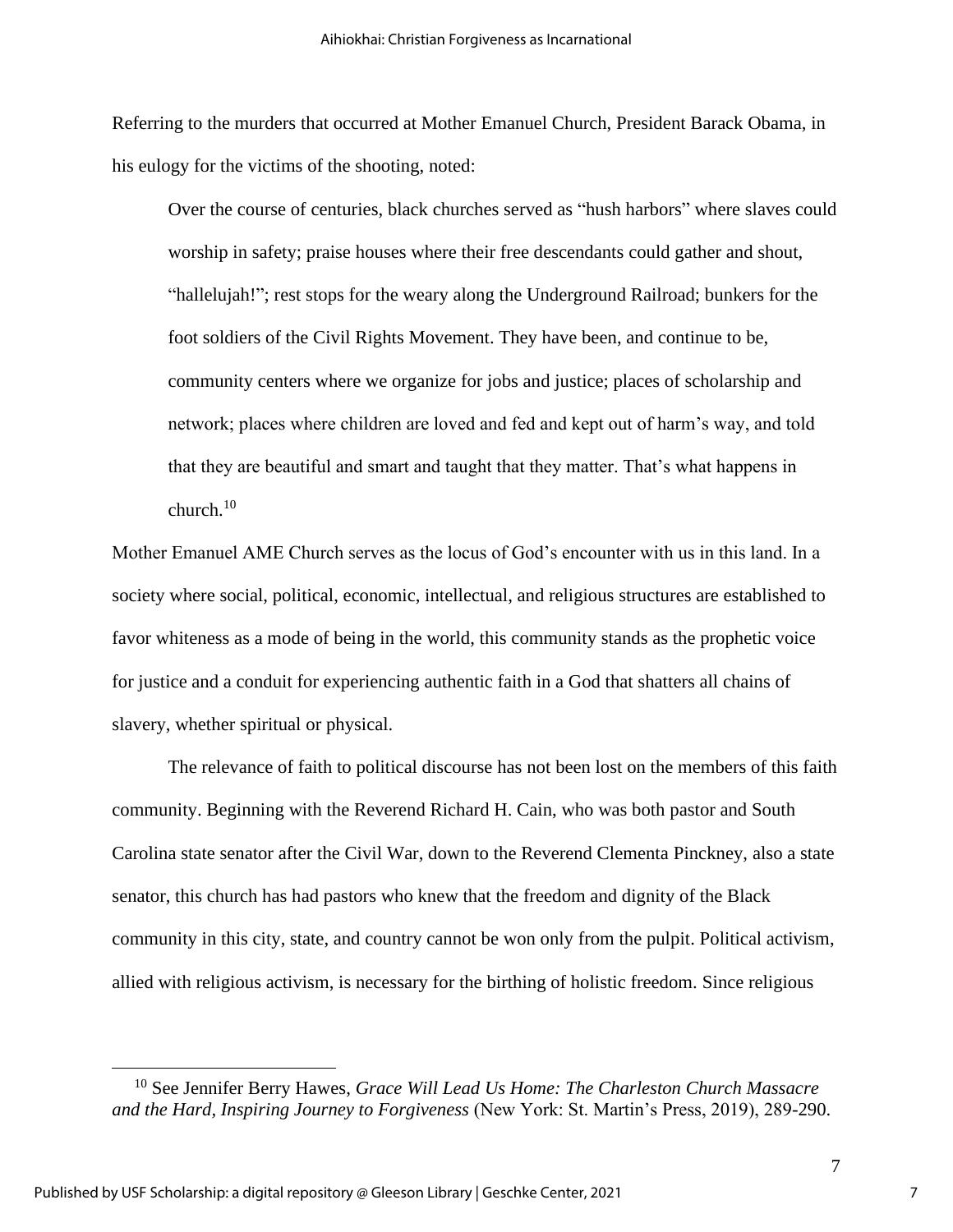idolatry and unjust political systems have been used to dehumanize the Black race in this country, authentic religiosity and just political systems can used to right what has gone wrong. Again, President Obama said this beautifully:

Clem was often asked why he chose to be a pastor and a public servant. But the person who asked probably didn't know the history of the AME Church. As our brothers and sisters in the AME Church know, we don't make those distinctions. "Our calling," Clem once said, "is not just within the walls of the congregation, but . . . the life and community in which our congregation resides." . . . Our Christian faith demands deeds and not just words; that the "sweet hour of prayer" actually lasts the whole week long– that to put our faith in action is more than individual salvation, it's about our collective salvation; that to feed the hungry and clothe the naked and house the homeless is not just a call for isolated charity but the imperative of a just society.<sup>11</sup>

#### **Embracing a Prophetic Anthropological Theology**

The crisis our world faces today is one of identity: Who belongs? Who does not belong? This calls for an elaborate critique of our understanding of what it means to be human, an understanding that sheds light on the demands of relationality. Boaventura de Sousa Santos makes the distinction between how the global north creates empire epistemologies and the ways the global south responds to them:

The epistemologies of the South cannot accept the forgetting of the body because social struggles are not processes that unfold from rational kits . . . bodies are as much at the center of the struggles as the struggles are at the center of the bodies. The bodies are

<sup>11</sup> Hawes, *Grace Will Lead Us Home*, 289.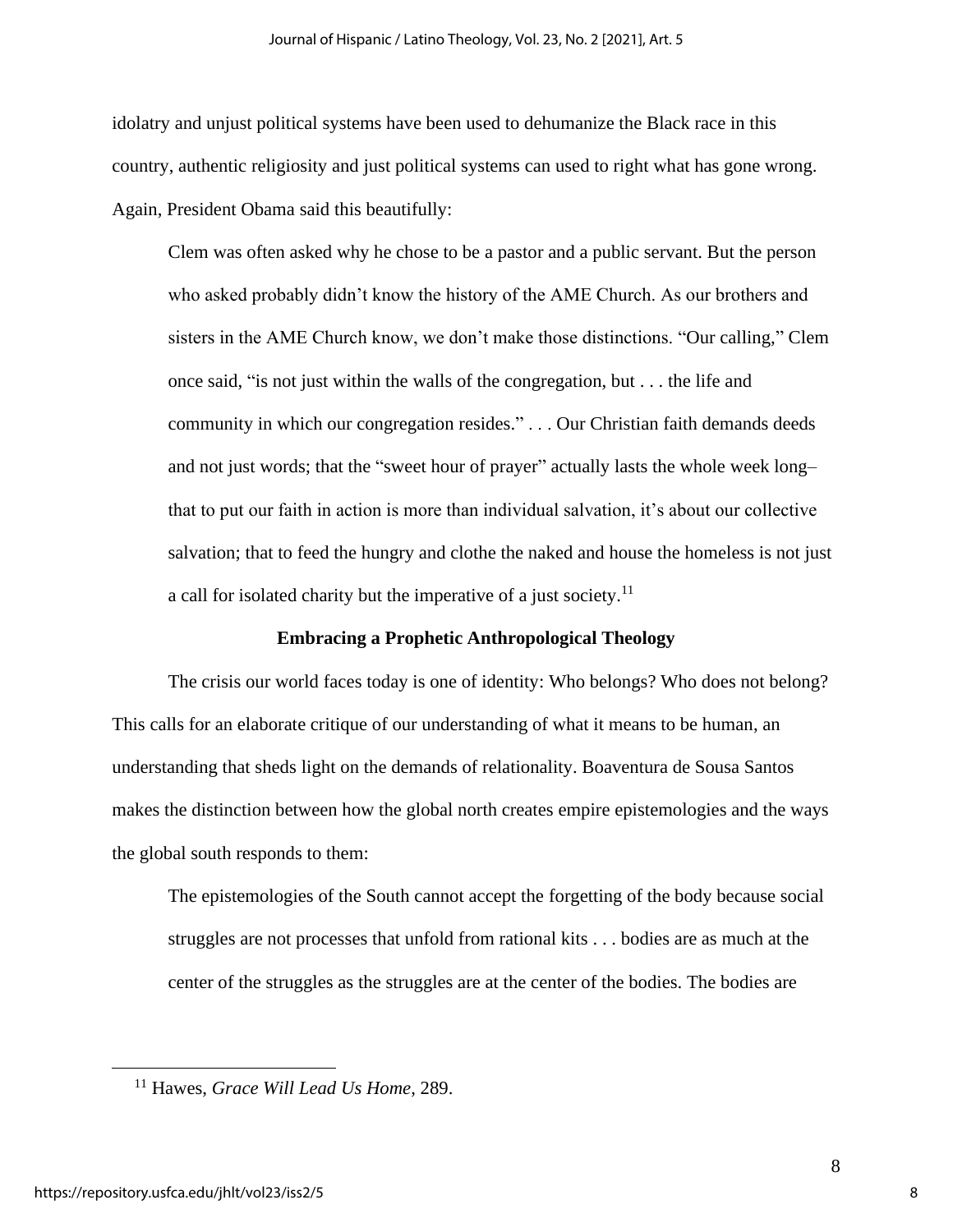performative and thus negotiate and expand or subvert the existing reality through what they do. As they act, they act upon themselves; as they say, they say of themselves and to themselves. $12$ 

Johann Baptist Metz, in *Faith in History and Society: Toward a Practical Fundamental Theology*, reminds those of us who live at the center of empire dynamics that any discourse of the human person must move away from abstractions. It must begin with concrete human experiences.<sup>13</sup> For Christians, the starting and ending place for any discourse on what it means to be human must necessarily be the Eucharist. By Eucharist, I do not mean a whitewashed understanding of the theology of the Eucharist that speaks solely of the resurrection without a radical engagement with the scandal and trauma of Good Friday. The Eucharist is a ritual of awareness of the power of evil done by the powerful to the innocent. The Eucharist is the place where the community of the followers of Christ sits with and allows itself to be an active victim with the suffering innocents of our world. It is a ritualized place where our solidarity with others becomes the source for experiencing the fullness of our humanity as a gift that can only be attained when we choose to become one with the victims of the systems of erasure.

To speak of what it means to be human in God's world is to enter into the anamnetic space that reveals and yet grounds our experiences of ourselves as persons in relationship with others. This anamnetic space where we experience pain and sorrow brought about by our capacity for evil is also the source and pathway for our collective liberation. How is one to understand this paradox? Let me once more turn to two African American theologians, James

<sup>12</sup> De Sousa Santos, *The End of the Cognitive Empire*, 89.

<sup>13</sup> Johann Baptist Metz, *Faith in History And Society: Toward a Practical Fundamental Theology*, trans. J. Matthew Ashley (New York: Crossroad, 2007), 75.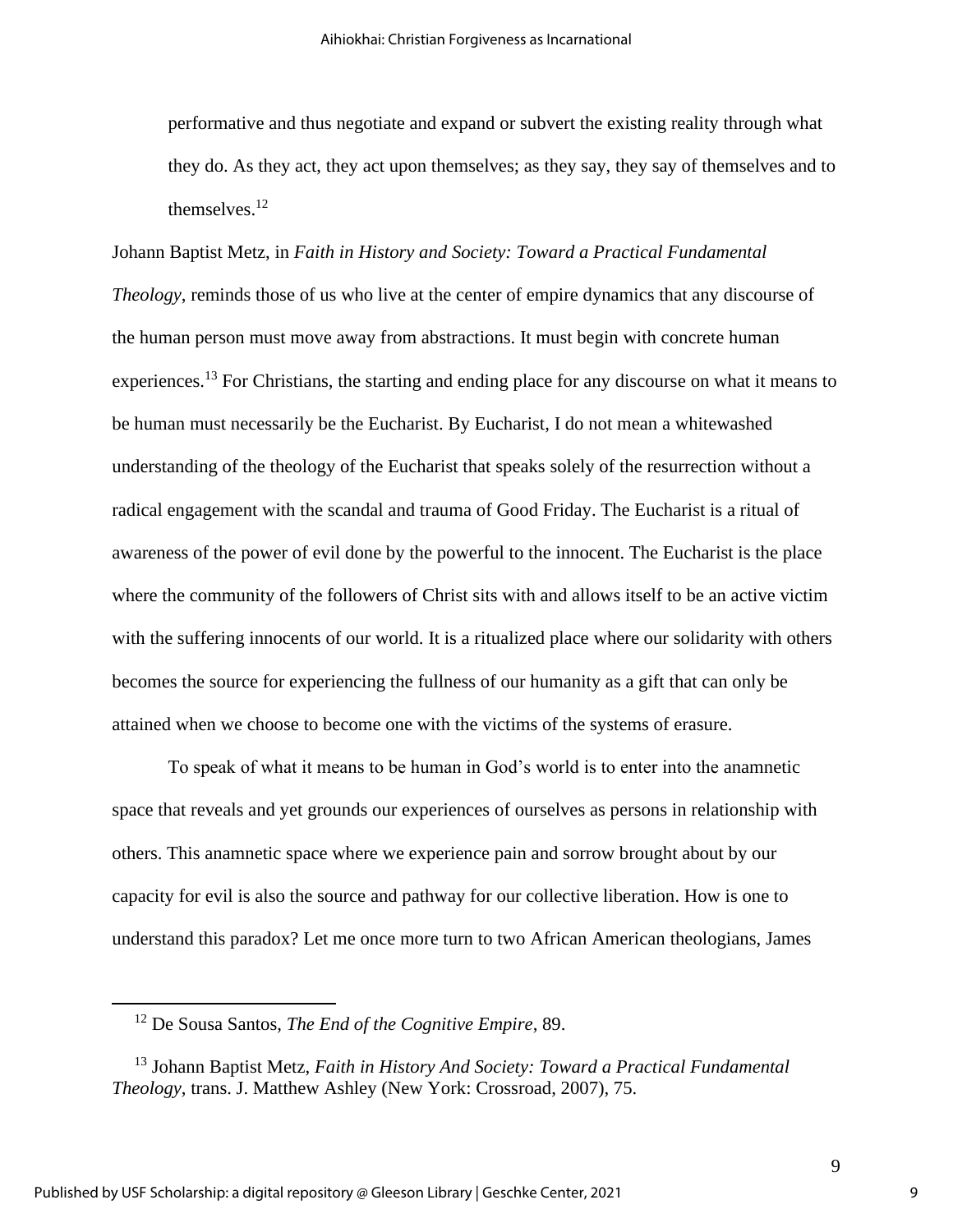Cone and M. Shawn Copeland. Cone categorically claims that the answer can be found in Black theology, because it "proclaims God's blackness."<sup>14</sup> He writes:

Those who want to know who God is and what God is doing must know who black persons are and what they are doing. This does not mean lending a helping hand to the poor and unfortunate blacks of society. It does not mean joining the war on poverty! Such acts are sin offerings that represent a white way of assuring themselves that they are basically "good" persons. Knowing God means being on the side of the oppressed, becoming *one* with them, and participating in the goal of liberation. *We must become black with God!*<sup>15</sup>

In *Enfleshing Freedom: Body, Race, and Being*, Copeland speaks of a God who has become human and whose human

life and ministry exemplify what it means to take sides with the oppressed and poor in the struggle for life—no matter the cost. In Jesus of Nazareth, the messianic Son of God endures the shameful spectacle of death by crucifixion . . . the sufferings of the crucified Christ are not merely or only his alone. In his own body, Jesus, in solidarity, shares in the suffering of the poor and weak.<sup>16</sup>

For Copeland, the experiences of women of color reflect how the crucified Christ identifies with the victims of our human-made structures of erasure. The realization of this fact must necessarily lead to a new way of asking the question, "What does it mean to be human?" For her, the

<sup>&</sup>lt;sup>14</sup> Cone, *A Black Theology of Liberation*, 20<sup>th</sup> anniv. ed., 65.

<sup>&</sup>lt;sup>15</sup> Cone, *A Black Theology of Liberation*, 20<sup>th</sup> anniv, ed., 65.

<sup>16</sup> M. Shawn Copeland, *Enfleshing Freedom: Body, Race, and Being* (Minneapolis: Fortress, 2010), 87.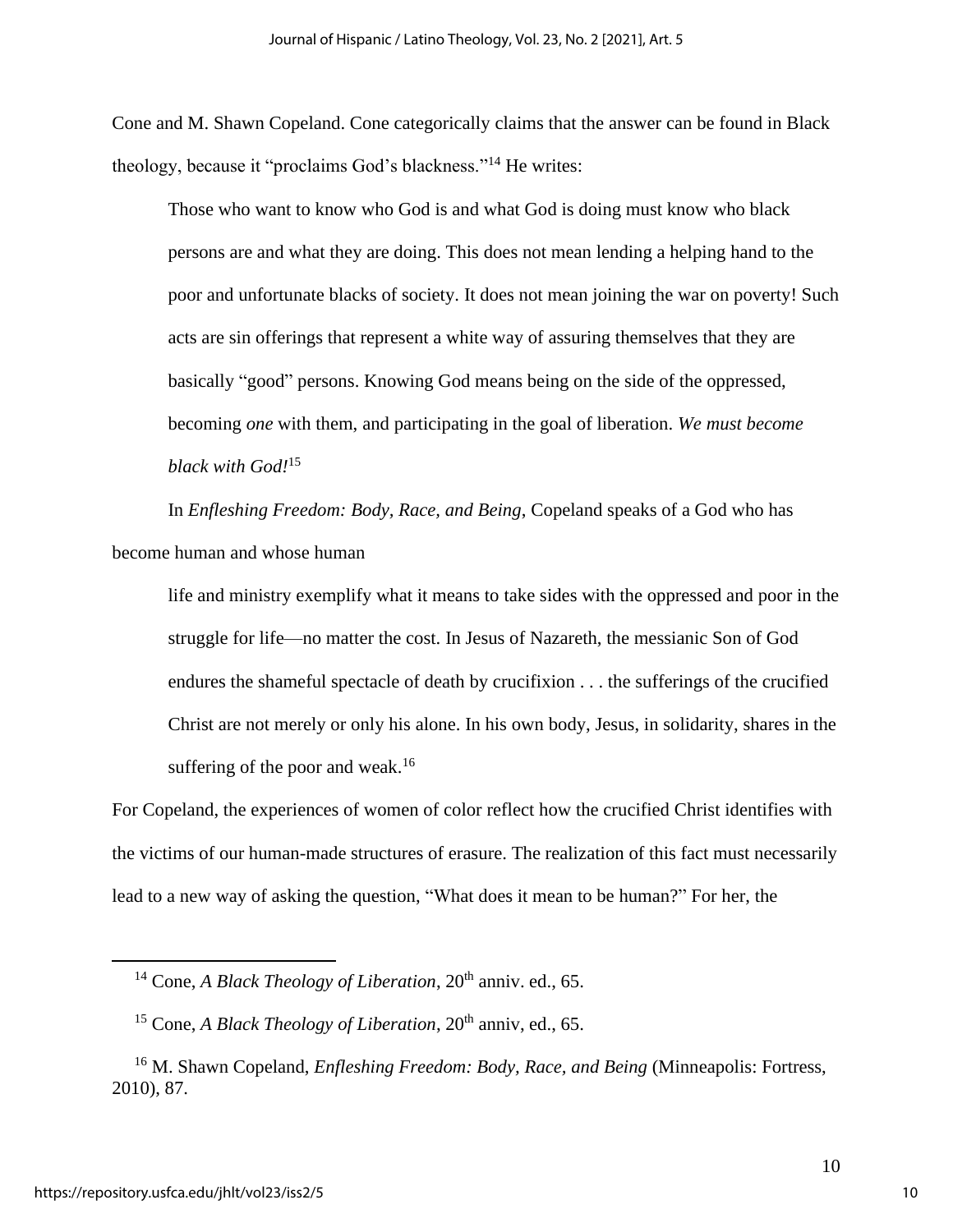question must be framed in the following manner: "What might it mean for poor women of color to grasp themselves as human subjects, to grapple with the meaning of liberation and freedom?"<sup>17</sup> This anthropological question, Copeland concludes, can lead us to "understand and articulate authentic meaning of human flourishing and liberation, progress and salvation."<sup>18</sup>

Furthermore, if authentic anthropological theology is to be realized, a Eucharistic theology must reorient us to a hermeneutical framework centered on what Copeland calls "difference and interdependence rather than exclusion." Our humanity must also be grounded in "solidarity with the exploited, despised, [and] poor 'other.'" <sup>19</sup> This radical reorientation entails not just how we conceive and perceive our humanity; it invites us to embrace new ways of understanding how God operates in God's world. The entire story salvation history must be retold in ways that reflect this new orientation. The dominant narrative of salvation, which speaks of the salvific work of God in a sinful world without demanding the active corporation of humans in this graced process of redemption, must be discarded. There can be no passivity in how we understand, tell, and live out our lives in this *kairos* moment of salvific encounters with God in and through our neighbors in God's world.

*Ecce Homo*–"Behold the [hu]man!" (Jn 19:5). These are the words that the author of the Johannine Gospel puts in the mouth of Pontius Pilate after he had Jesus scourged and mocked as a king. These words are not just some form of spiritual talk that begin and end there. They reflect the type of human that God became when God chose to gift creation with God's presence in a radical manner. Jürgen Moltmann states this beautifully:

<sup>17</sup> Copeland, *Enfleshing Freedom*, 88.

<sup>18</sup> Copeland, *Enfleshing Freedom*, 88.

<sup>19</sup> Copeland, *Enfleshing Freedom*, 89.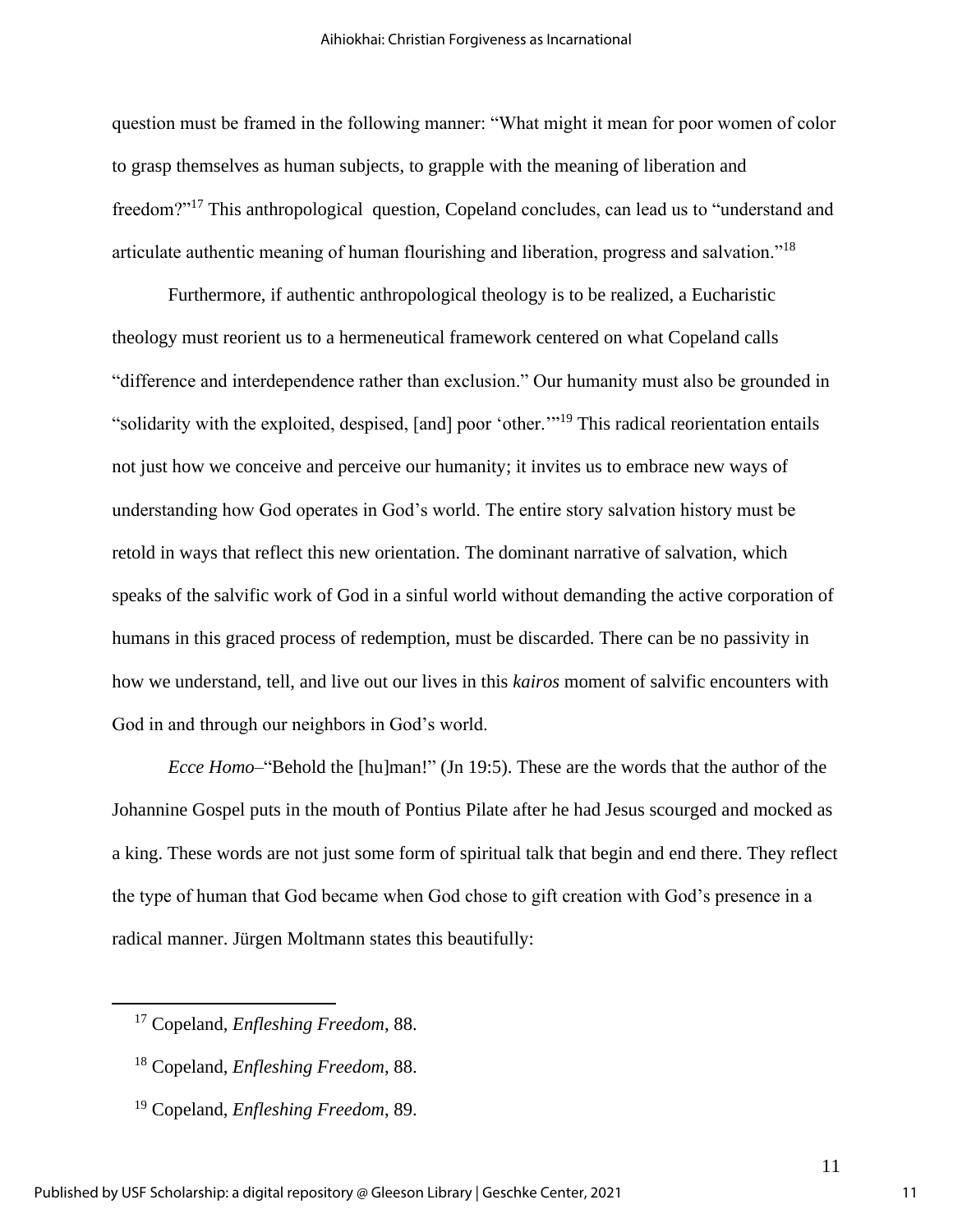He became the kind of man we do not want to be, "an outcast, accursed, crucified." *Ecce Homo*! Behold the man! is not a statement which arises from the confirmation of our humanity and is made on the basis of "like is known by like;" it is a confession of faith which recognizes God's humanity in the dehumanized Christ on the cross. At the same time the confession says *Ecce Deus!* Behold God on the cross! Thus God's incarnation 'even unto the death on the cross' is not in the last resort a matter of concealment; this is his utter humiliation, in which he is completely with himself and completely with the other, the man who is dehumanized. $20$ 

Stating it more radically, Moltmann makes the following claim: "There can be no theology of the incarnation which does not become a theology of the cross."<sup>21</sup> I would add to Moltmann's claim that there can be no transformative anthropological theology that does not lead back to the *Ecce Homo*! What are the implications of this claim I am making?

First, if human personhood is radically defined by solidarity in difference and oneness with the hypostatic reality of the Second Person of the Trinity, then the pain and suffering of the marginalized ones of our world stand as a witness to how God conceives of our humanity when God chooses to be one with us in a world defined by evil. Cone is correct when he argues that

The blackness of God, and everything implied by it in a racist society, is the heart of the black theology doctrine of God. There is no place in black theology for a colorless God in a society where human beings suffer precisely because of their color . . . Either God is

<sup>&</sup>lt;sup>20</sup> Jürgen Moltmann, *The Crucified God*, 40<sup>th</sup> anniv. ed., new forward by Miroslav Volf (Minneapolis: Fortress, 2015), 295.

<sup>21</sup> Moltmann, *The Crucified God*, 294.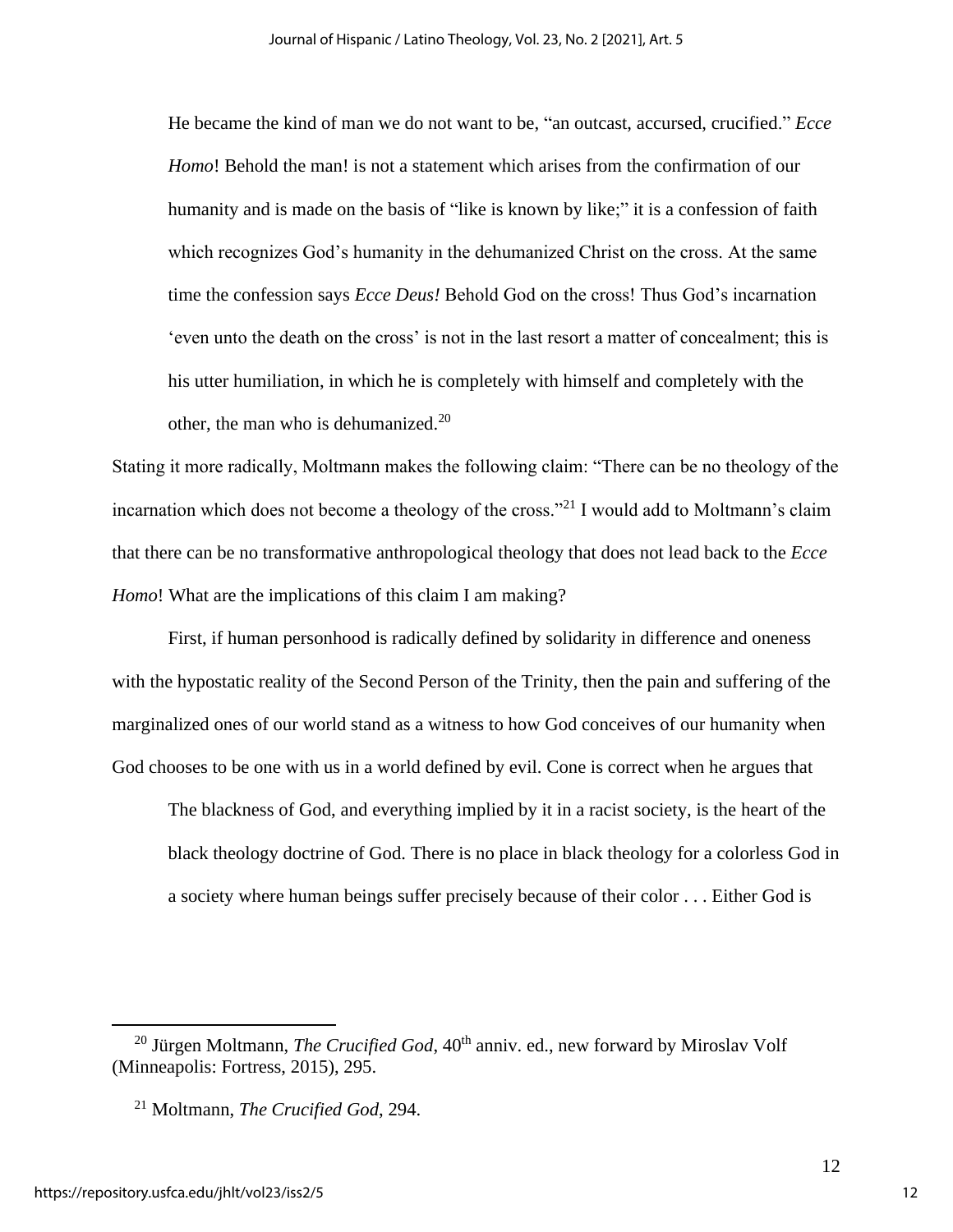identified with the oppressed to the point that their experience becomes God's experience, or God is a God of racism.<sup>22</sup>

For Cone, blackness is an epiphany of the Johannine *Ecce Homo!* Blackness in contemporary global society and especially in the global north reveals "the tension between life and death."<sup>23</sup> In other words, blackness prompts the question that Black people ask themselves; "How are we going to survive in a world which deems black humanity an illegitimate form of human existence?"<sup>24</sup> Again, for Cone, blackness, in a world where racism defines what is to be considered human, reveals a "crisis of identity" just as it does with regard to the *Ecce Homo!<sup>25</sup>* The Roman soldiers who were instructed by Pontius Pilate, along with the crowd who mocked Jesus as an impostor-king, thought that they knew how and what a king ought to look like. They forgot that God's understanding of how a king ought to look goes against the very logic of humans. Similarly, for those who embrace racism as a mode of being and whiteness as an essential way of living, blackness cannot but be problematized. They forget also that the *hypostasis* of God-human points to blackness as the authentic epiphany of God's solidarity with creation. God's solidarity with humanity is kenotic in all its epiphanic presence (Phil 2:5-11).

Second, an anthropological theology that leads back to the Johannine *Ecce Homo* must begin with concrete human experiences. To speak of being human in the image of Christ without accounting for the suffering Christ and suffering humans in the nowness of their existence is to

<sup>&</sup>lt;sup>22</sup> James H. Cone, *A Black Theology of Liberation*, 40<sup>th</sup> anniv. ed. (Maryknoll: Orbis, 2010), 67.

<sup>&</sup>lt;sup>23</sup> Cone, *A Black Theology of Liberation*, 40<sup>th</sup> anniv. ed., 11.

<sup>&</sup>lt;sup>24</sup> Cone, *A Black Theology of Liberation*, 40<sup>th</sup> anniv. ed., 11.

<sup>&</sup>lt;sup>25</sup> Cone, *A Black Theology of Liberation*, 40<sup>th</sup> anniv. ed., 13.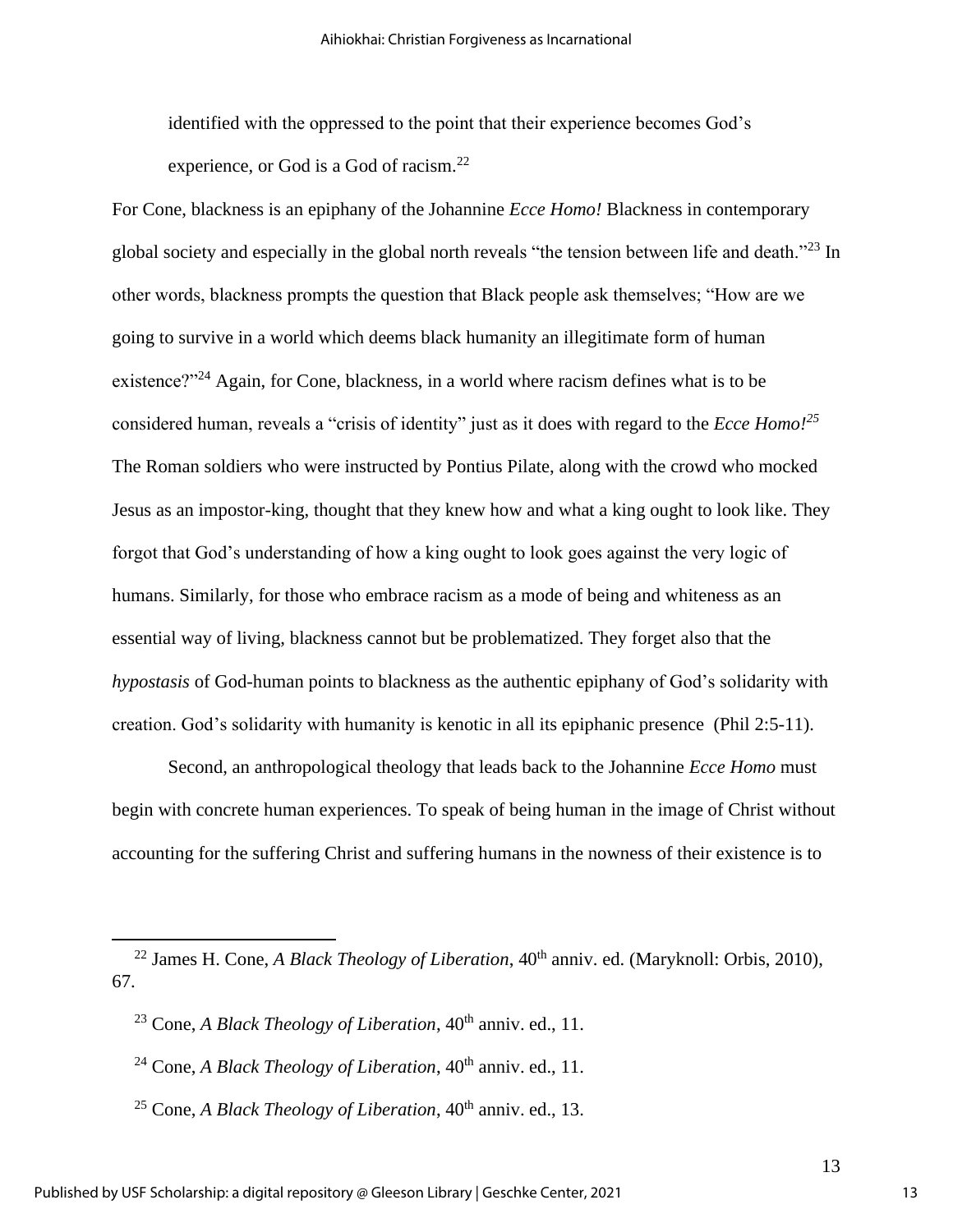fall into the idolatry of whiteness that both Cone and Copeland invite us to reject if we are ever to understand what it means to be human in God's world. In other words, the starting place for any theological discourse on what it means to be human must not be the locus of power. Rather, it must begin with the experience of powerlessness. The God-human kenotic existence that Paul speaks of in his letter to the Philippians reveals our true identities as humans; one of letting go of the trappings of power. To experience powerlessness, as blackness has come to represent in our world, is to receive a prophetic invitation to position oneself against the structures that dehumanize. This leads to a very important insight worth keeping in mind as I explain the third implication of the claim I am making.

Third, if whiteness, as a mode of being in the world that defines privilege at the expense of others' dignities, is to be honestly critiqued, a sure conclusion one can reach is that whiteness, as a mode of being in the world, is dehumanizing. Where blackness calls for solidarity with all who suffer, as the *Ecce Homo* has become in Christian salvific history, whiteness speaks to individualism and greed. Whiteness is to be understood here as a way of positioning oneself in the world, one that prioritizes power over solidarity, exploitation over sharing, and individualism over community.<sup>26</sup>

Again, the insight of Katherine Fugate is worth repeating here:

For a black person to say, "Black is Beautiful," a white person first said

"Black is Not Beautiful."

<sup>26</sup> See Charles W. Mills, "Global White Ignorance," in *Routledge International Handbook of Ignorance Studies*, ed. Mathias Gross and Linsey McGoey (New York: Routledge, 2015): 217- 227.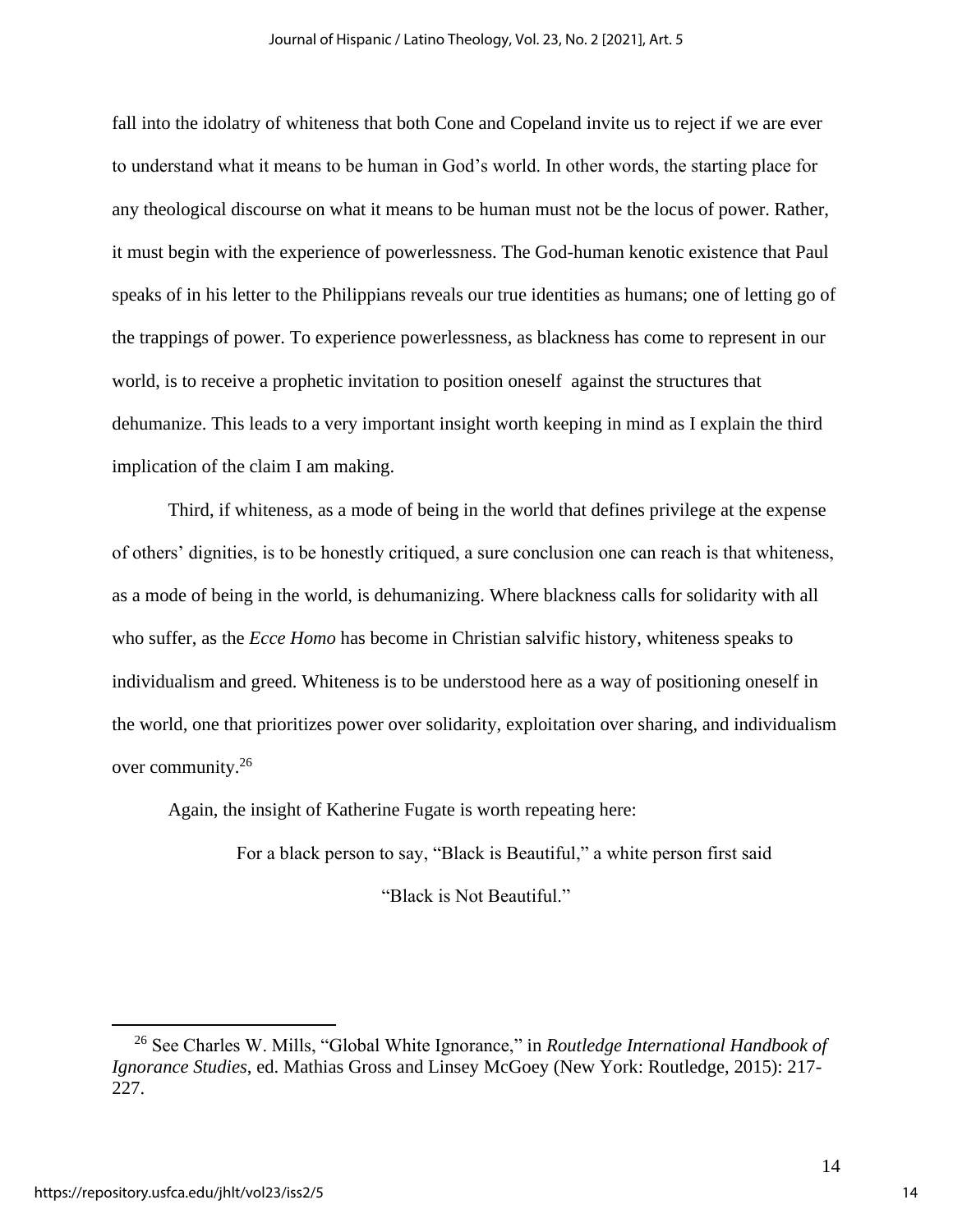For a black person to say, "Black Lives Matter," a white person first said,

"Black Lives Do Not Matter."

Perhaps we've said enough for a while. Perhaps it's time to listen.<sup>27</sup>

Fourth, a prophetic anthropological theology that is centered on blackness must necessarily be hospitable. Just as the *Ecce Homo* reveals a vulnerability that evokes in the one who encounters him a response of solidarity, so also are we who are made in his likeness when others encounter us daily. Both in the gospels and in Christian devotions, one notices that the *Ecce Homo!* of Good Friday evokes in those who encounter this human being a response of solidarity. Tradition has it that Veronica went to Jesus to wipe his bloodied face as he was being led to his crucifixion. Catholics celebrate this pious act of solidarity during the Lenten Season at the Sixth Station of the Cross. Simon, a Cyrenian, though pressed by the Roman soldiers to assist Jesus in carrying his cross, willingly agreed and helped the *Ecce Homo* in his vulnerable state (Mk 15:21; Mt 27:32; Lk 23:26). The Matthean account of the crucifixion reveals the sympathy of some in the crowd, one of whom took the step to offer the dying Jesus wine to alleviate his pain (Mt 27:48). The Lucan account of the crucifixion speaks of many in the crowd, mostly women, weeping as Jesus was being led to his death (Lk 23:27). A criminal crucified with Jesus came to his rescue as another was ridiculing him  $(Lk 23:40 - 41)$ . It is in solidarity with the marginalized that we are gifted with our true humanity. Is this not what the crucified Jesus does on the cross when he responds to the good thief who comes to his rescue as the other thief was reviling him? "Amen, I say to you, today you will be with me in Paradise" (Lk 23:43). To say that the *Ecce Homo!* reveals to us our true humanity is not to say that we should be complacent

<sup>27</sup> Katherine Fugate, "White People Are Broken," *Medium*, August 22, 2018, [https://medium.com/@katstory/white-people-are-broken-ab0fe873e5d3.](https://medium.com/@katstory/white-people-are-broken-ab0fe873e5d3)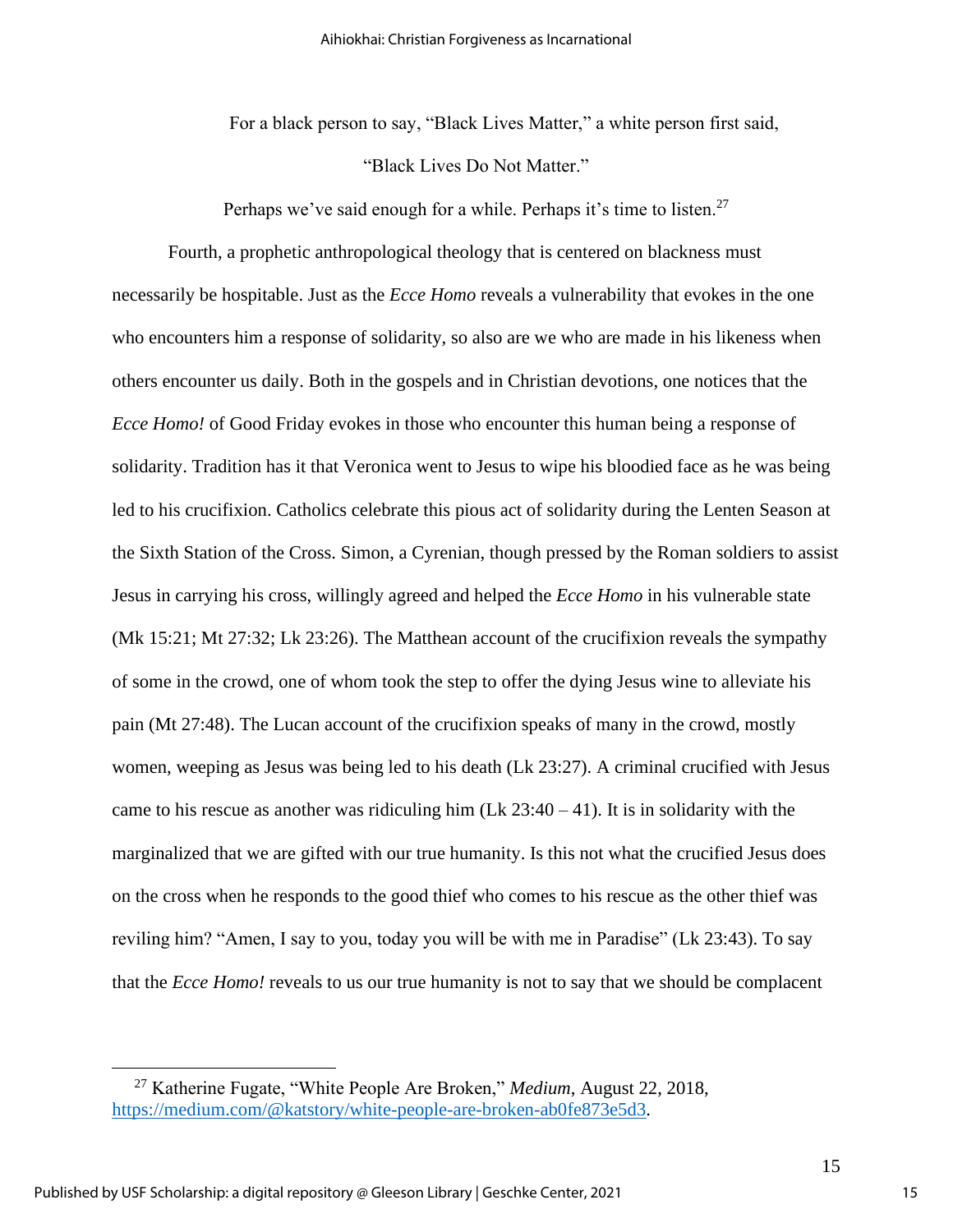in the face of evil. The examples above, especially that of the good thief, demonstrate to us that we must always resist the trappings of power that come from structures of oppression in our world. The good thief is promised a beatific humanity that he could not attain for himself via his cunning as a thief. The structures of injustice that whiteness has come to represent in our world cannot give us God's gift of authentic humanity. Authentic humanity is embodied in the victims of structures of oppression. How is one to experience this gift of humanity? It is through the grace of forgiveness. Let me now explore this notion of forgiveness.

#### **The Demands of Christian Forgiveness**

How are contemporary Christians to understand Christian forgiveness? The ancient pastoral text the *Didache* speaks of Christian forgiveness and the effects of sin as something affecting the life of the community (*Didache* 15.2-4).<sup>28</sup> One must then ask: Which community? Does this include the non-Christian community? It is only recently, since the liberation theological movement began by Cone in the Black Church, other liberation theologians in Latin America, and political theologians like Metz and Moltmann in Europe, that the global church is embracing a more robust understanding of sin and the rituals of forgiveness. Perhaps the wisdom of the Indigenous religions of Africa can be a teaching guide for Christians. In African religious thought, sin always has a cosmological effect. The forgiving process must also address the cosmological harm effected by the sinful act itself. If we accept the faith-argument that creation reflects the goodness of God and thus embodies divine holiness, then sin, understood as life denying disruption in one's relationship with God-in-the-world, must necessarily have a cosmological effect. Also, if Jesus Christ is the prototype of our true humanity, then sinful acts

<sup>28</sup> As cited by Thomas O'Loughlin, *The Didache: A Window on the Earliest Christians* (Grand Rapids: Baker Academic, 2010), 126.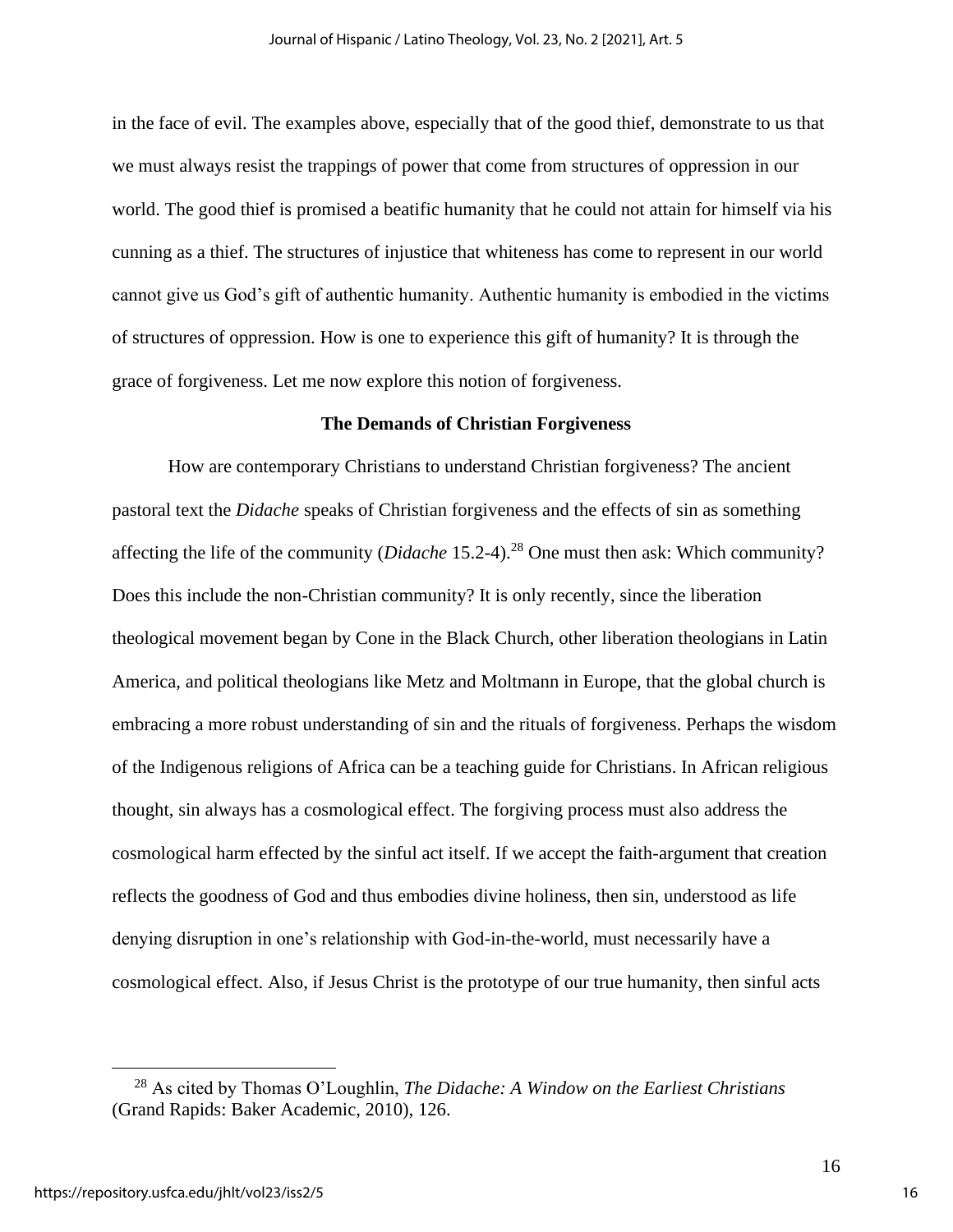must necessarily injure the beauty of the marriage between God and creation. To be a Christian is thus to celebrate and live out the harmony of this relationship.

At this point, let me make the following conclusions; First, Christian forgiveness is a person and it is incarnational. Jesus Christ is the incarnation of God's forgiveness for a sinful world. Since we are made in God's image and likeness, and Jesus Christ is the prototype humanity of which we are made through the new life we attain in baptism, each of us who identifies as Christian is a replica of God's incarnational forgiveness in the world. All that one does must necessarily evoke the generosity of the gift of forgiveness that one has received freely and been commanded to give freely (Jn 13:34 – 35).

Second, Christian forgiveness is not an act. It does not occur in a moment. It is a process experienced through relationships. If God chose to become one with creation as a way of expressing God's forgiveness of a world gone astray, then we cannot speak of forgiveness except as a relationship. It is on that note that I make the following claim: to love is to forgive and to forgive is to love. One cannot forgive another unless one loves the other, and one cannot love the other unless one also forgives the other. This is at the heart of Jesus's command to his followers in the Johannine Gospel: Jesus commands his followers to love one another just as he has loved them and states that by so doing, they will reflect the authentic meaning of discipleship in their lives (Jn 13:34-35).

Third, because forgiveness is itself embodied and realized in and only through relational encounters with the God-human, those who identify with this reality and the community the God-human instituted, are called to give freely what they have become. What have they become? In Jesus Christ they have become God's *Ecce Homo!* that Pontius Pilate proclaimed from his seat of judgment. In the Black community, sorrow radically defines our collective memories. To be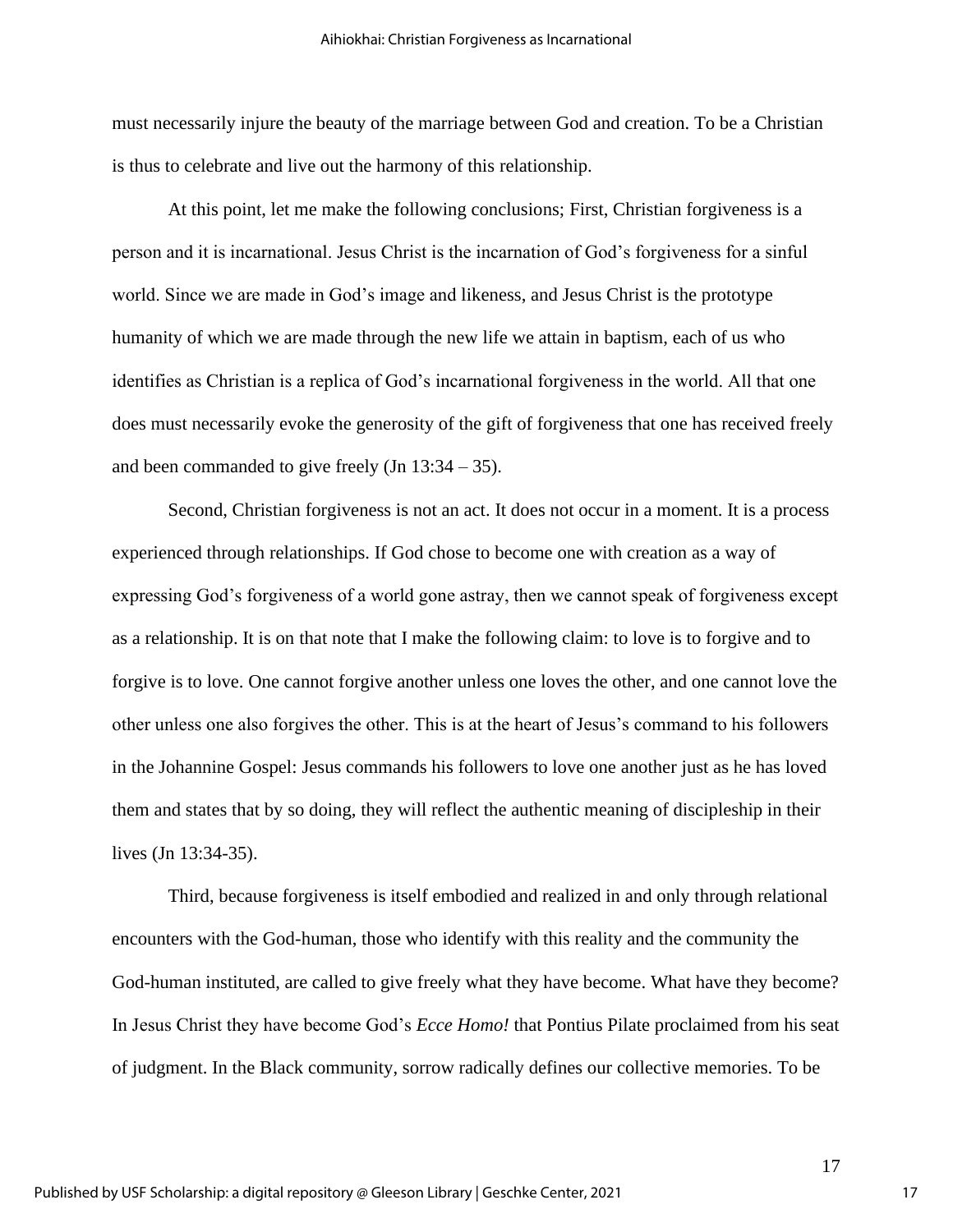Black is to embody the trauma caused by structures of alienation and erasure found in a world constructed for whiteness. Forgiveness in the Christian tradition does not erase these marks of social existence, just as the forgiveness of the perpetrators of the unjust crucifixion of Jesus did not erase the marks of the crucifixion even on the resurrected body of Jesus Christ. Popular theology tends to speak of the reason for this as based on the love the incarnate Christ has for humans. I do not deny this at all. However, I have to ask the following question: How is this to bring about the forgiving-divinizing *catharsis* in us sinners? When the Black community tells its stories of unimaginable suffering in the hands of a system that dehumanizes, the reason is not to shame the benefactors of the system; rather, the intent is to give them the gift of authentic humanity. Such stories serve as the means for entering into the relational process of being humanized and divinized as well. To tell such stories involves all the emotions. If we honestly tell our stories with our full humanity, they are meant to bring about some form of decentering of the locus of power created by systems of erasure and exploitation. By our telling our stories in the full expressions of our embodiment, all false identities embraced by the perpetrators and benefactors such systems are invited to embrace an authentic humanity that is mediated through the scars on the bodies and memories of the storytellers. This is another way of reading the marks of the crucifixion on the resurrected Christ. The resurrected Christ stands at the center of the Christian church in his shattered and yet resurrected body to remind the church that the gift of true humanity and divinity that Christ gives to us freely can only be received through our embrace of the broken body of Christ. This broken body of Christ stands as a prophetic witness of God's truth to us.

Lest we think that embracing victimhood is the way of being human--the prophetic witness of the marks of the passion of Christ is similar to what Emmanuel Levinas argues when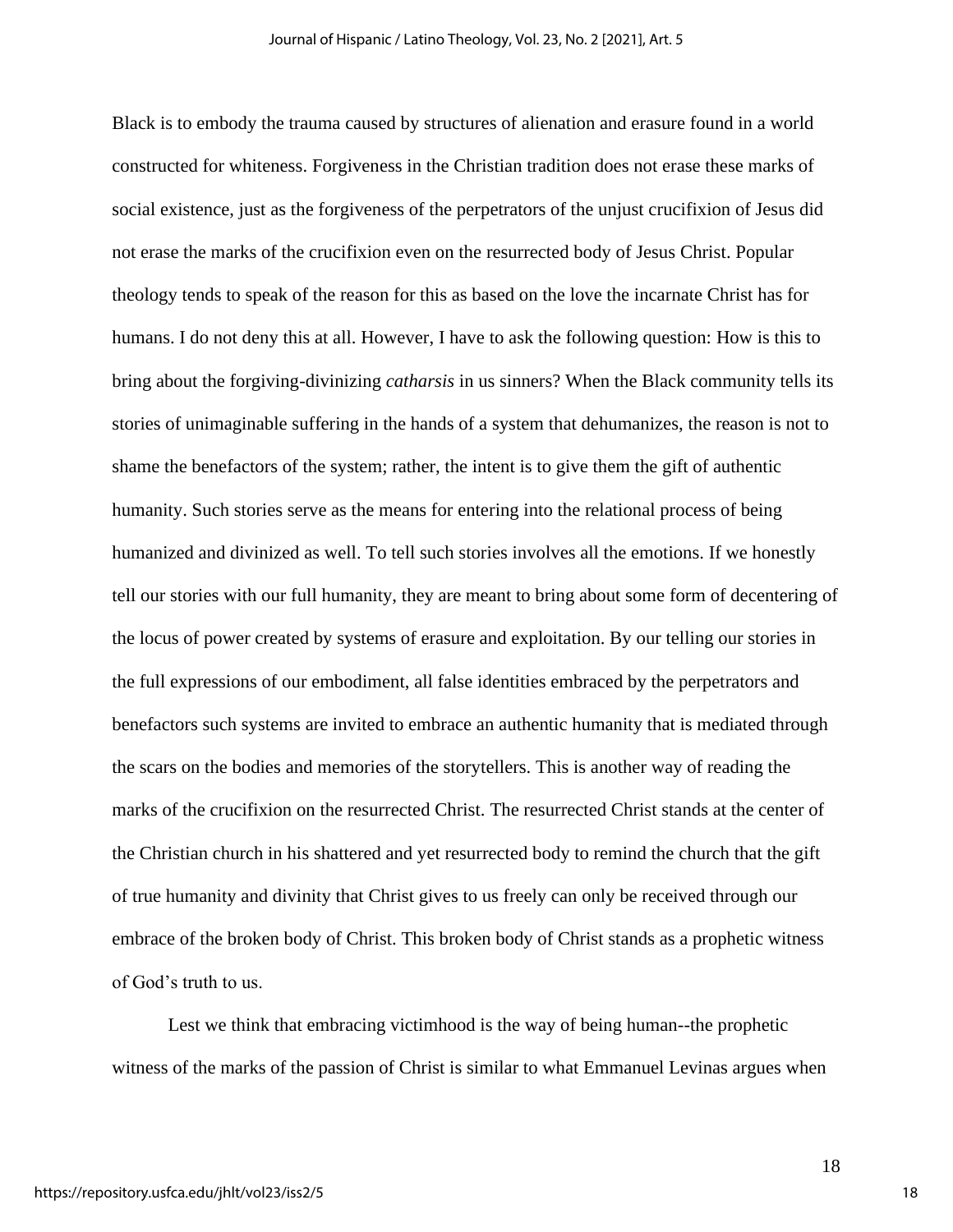he speaks of identity. Identity is always conditioned by the other. "The Other alone eludes thematization."<sup>29</sup> To come to know oneself, one must necessarily welcome the other at the core of one's being. This "welcoming of the other," Levinas writes, "is ipso facto the consciousness of my own injustice."<sup>30</sup> Furthermore, Levinas argues, identity is itself ethical at its core. Identity evokes ultimate vulnerability that is brought about through an "obsession by other or approach to others."<sup>31</sup> Simply said, "identity is for others." How then does the other present itself at the core of my being? Levinas argues that the other comes to us through the transient encounter of the face, one that cannot be conceptualized as an idol or a thing. The face of the other is itself a mystery to be encountered. The inability to idolize the other is what brings about the shattering of power to control.<sup>32</sup> The paradox of this mysteriously eluding face of the other that escapes the agenda of the subject to idolize and control it is that "the face of the Other is destitute; it is the poor for whom I can do all and to whom I owe all."<sup>33</sup> This eluding face of the other speaks an ethical command: "Thou shall not kill."<sup>34</sup> Consequently, one can argue that to forgive another is to command them to live in such a way that their new way of life leads them to embracing the gift of a new humanity. By telling the Jesus story, Christians remind themselves of what the sin

<sup>31</sup> Emmanuel Levinas, *Humanity of the Other*, trans. Nidra Poller (Urbana and Chicago: University of Illinois Press, 2006), 64.

<sup>32</sup> See Levinas, *Totality and Infinity*, 87.

<sup>33</sup> Emmanuel Levinas, *Ethics and Infinity: Conversations with Philippe Nemo*, trans. Richard A. Cohen (Pittsburgh: Duquesne University Press, 1985), 89.

<sup>34</sup> Levinas, *Ethics and Infinity*, 89.

<sup>29</sup> Emmanuel Levinas, *Totality and Infinity: An Essay on Exteriority*, trans. Alphonso Lingis (Pittsburgh: Duquesne University Press, 1969), 86.

<sup>30</sup> Levinas, *Totality and Infinity*, 86.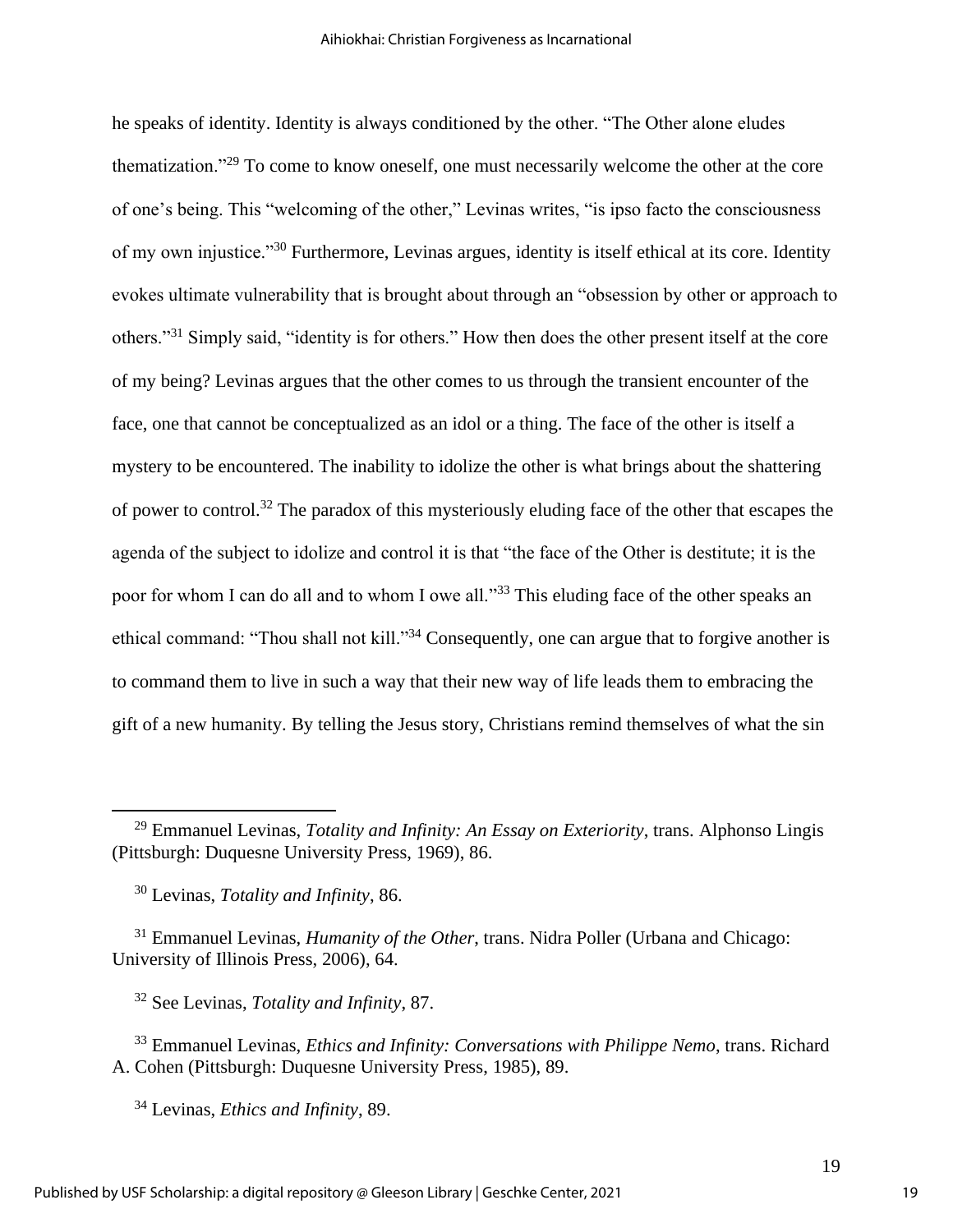of humanity has done to a loving God who chose to enter into a relationship with creation. Also, by telling their stories through their Black bodies, all are invited to repent of their sins and embrace a graced humanity.

#### **Toward a Theology of Hope in an Era of Hate**

I want to make a bold claim here: Christian forgiveness points to and is saturated with a vision of hope. Why would God want to forgive sinful humanity? It is because God invites humans to embrace the content of hope for a new way of being human. Why do we forgive those who offend us? It is because we believe that a different way of being human is possible for all of us. Perhaps the wisdom of Moltmann might sooth our pain from the trauma of systemic injustice Black bodies experience in our world. Reflecting on all that the Jewish people have gone through in the hands of their fellow humans, from the Christian church, from the political machines of Europe, and from his own fellow Germans under the Nazi dictatorship that saw the unjust killing of millions of Jews, Moltmann writes:

A "theology after Auschwitz" may seem an impossibility or blasphemy to those who allowed themselves to be satisfied with theism or their childhood beliefs and then lost them. And there would be no "theology after Auschwitz" in retrospective sorrow and the recognition of guilt, had there been no "theology in Auschwitz." Anyone who later comes up against insoluble problems and despair must remember that the *Shema* of Israel and the Lord's Prayer were prayed in Auschwitz . . . God in Auschwitz and Auschwitz in the crucified God—that is the basis for a real hope which both embraces and overcomes the world, and the ground for a love which is stronger than death and can sustain death.<sup>35</sup>

<sup>35</sup> Moltmann, *The Crucified God*, 416-417.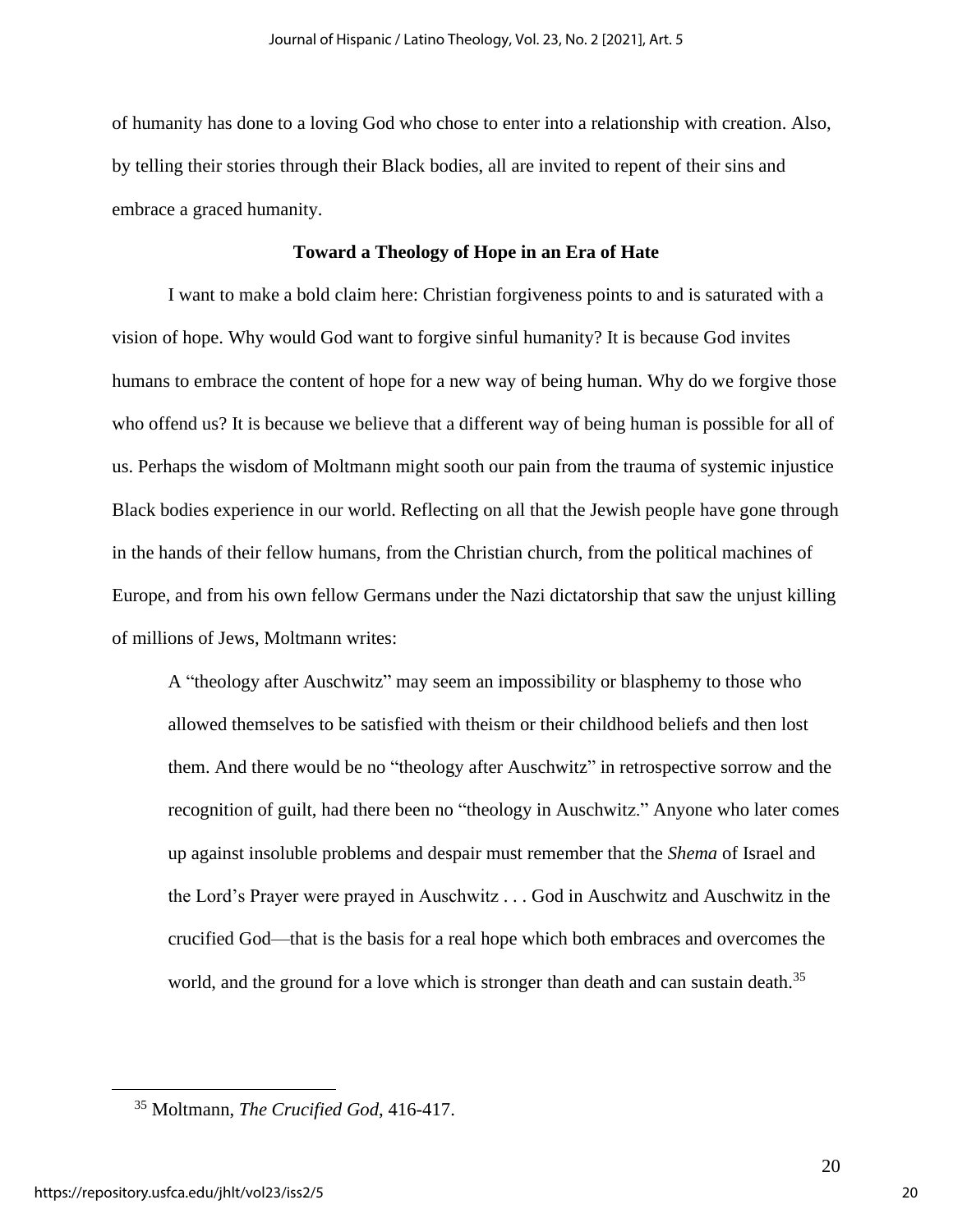How does Moltmann's insight speak to the experiences of Black bodies and all who are silenced by unjust systems? Their traumatized memories, lynched bodies dangling from tree branches, marks on their bodies from beatings, unrealized dreams, and memories evoking a sense of anthropological poverty brought about by slavery, systemic racism, and segregation that manifest themselves in all aspects of our collective social life, are the very means for doing theology. They reflect how God has identified with marginalized people during the dark nights of doubt and sorrow. They reflect the content of Christian hope—the possibility of recreating a new way of being in the world that transcend such dehumanizing experiences. The bodies and memories of the victims of systemic injustice reflect to the world what inhumanity looks like: the actions of the victimizers. These wounds of trauma are the inviting gestures of friendship extended to the victimizers through embodied lament. The victims' traumatized bodies bear witness to the evil of sin and demand that righteousness reign in God's world.

Michael Downey is correct when he writes, "Hope is the theme of the entire Bible."<sup>36</sup> Hope is a relationship that is "laden with anticipation of some future good."<sup>37</sup> The word "future" must be problematized lest we slip back into an empire theology that has sometimes given us a distorted understanding of Christian hope as subservience. Christian hope is eschatological. It speaks of a continuum of what is becoming. Christian hope points to the gift of being truly human in ways that all oppressive and dehumanizing structures cannot have the last word.

Remembering (*anamnesis*) is at the heart of Christian worship. But one has to ask the question: What do Christians remember? Because remembering is *kairos* in nature, that which is remembered is present to us as that which we are becoming. Remembering is not just about

<sup>36</sup> Michael Downey, *Hope Begins Where Hope Begins* (Maryknoll: Orbis, 1998), 104.

<sup>37</sup> Downey, *Hope Begins*, 104.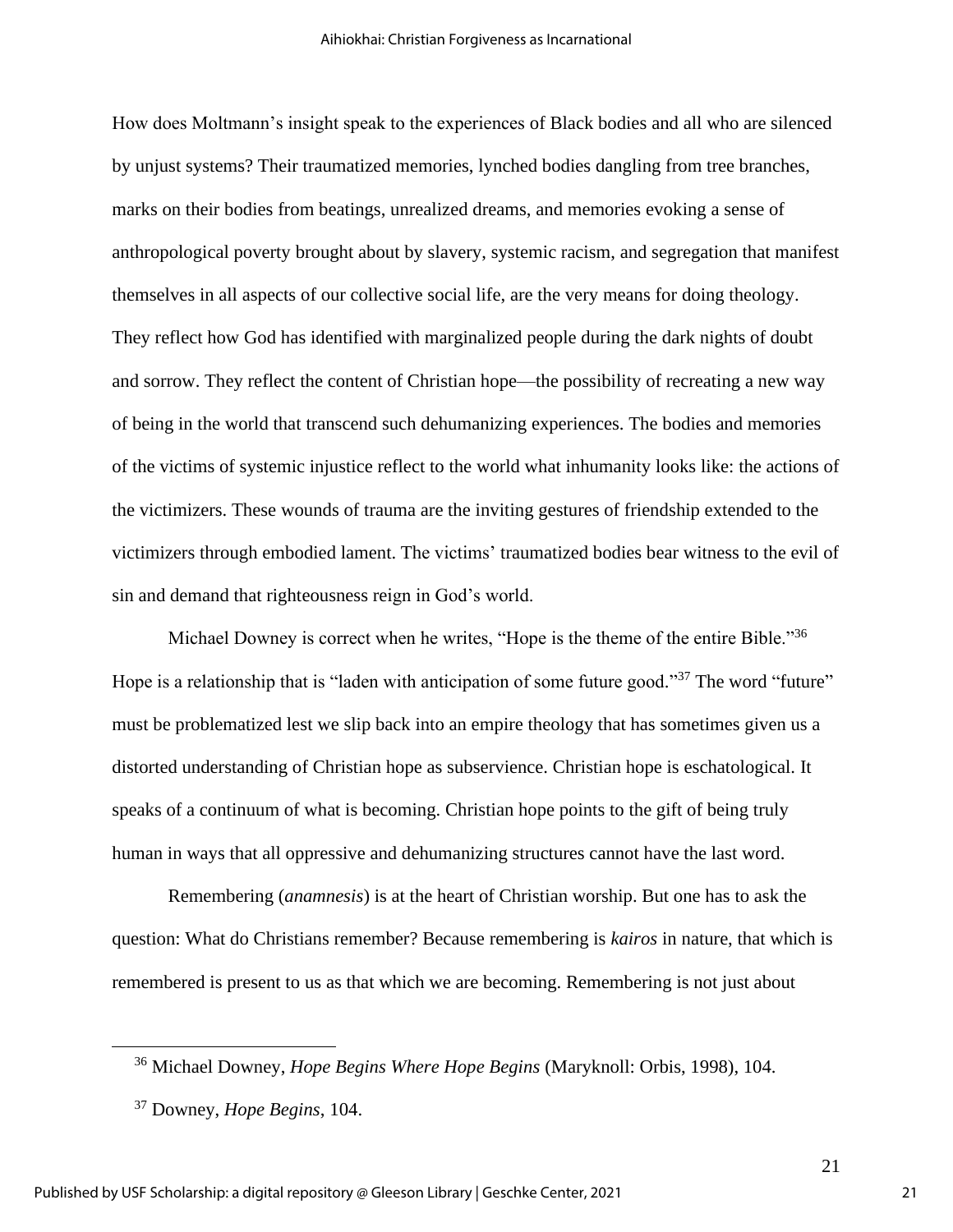historical events. If this were the case, we could easily read historical texts and move on with our lives. Remembering is not only about history. It is about being in the world. It is about relational identity. As Angela Schwendiman notes:

Memory is collective in that it is supra-individual, and individual memory is always conceived in relation to a group . . . memory is always group memory, both because the individual is derivative of some collectivity, family, and community, and also because a group is solidified and becomes aware of itself through continuous reflection upon and re-creation of a distinctive, shared memory.<sup>38</sup>

Christian hope, like the covenantal relationship Israel has with the Holy One "is ineluctably tied to membership in God's people."<sup>39</sup> What then does this God's people look like? In Christianity, it is Jesus Christ revealed to us in his "utter humiliation, in which he is completely with himself and completely with the other, the man [human] who is dehumanized."<sup>40</sup> Just as Moltmann notes, that the "crucified Jesus is called the 'image of the invisible God'," one can also argue that the *Ecce Homo!* encountered by Pontius Pilate reveals what it is to be truly human.<sup>41</sup> Just as "God is not more divine than he is in this humanity," so also can we conclude that our humanity cannot be more than that of the *Ecce* Homo."<sup>42</sup>

What does this mean in the face of systemic hatred that defines our world today?

<sup>38</sup> Angela Schwendiman, *Readings In African American Culture: Resistance, Liberation And Identity From The 1600s To The 21st Century*, first ed. (San Diego: Cognella Academic, 2017), 10-11.

<sup>39</sup> Downey, *Hope Begins*, 104.

<sup>40</sup> Moltmann, *The Crucified God*, 295.

<sup>41</sup> Moltmann, *The Crucified God*, 295.

<sup>42</sup> Moltmann, *The Crucified God*, 295.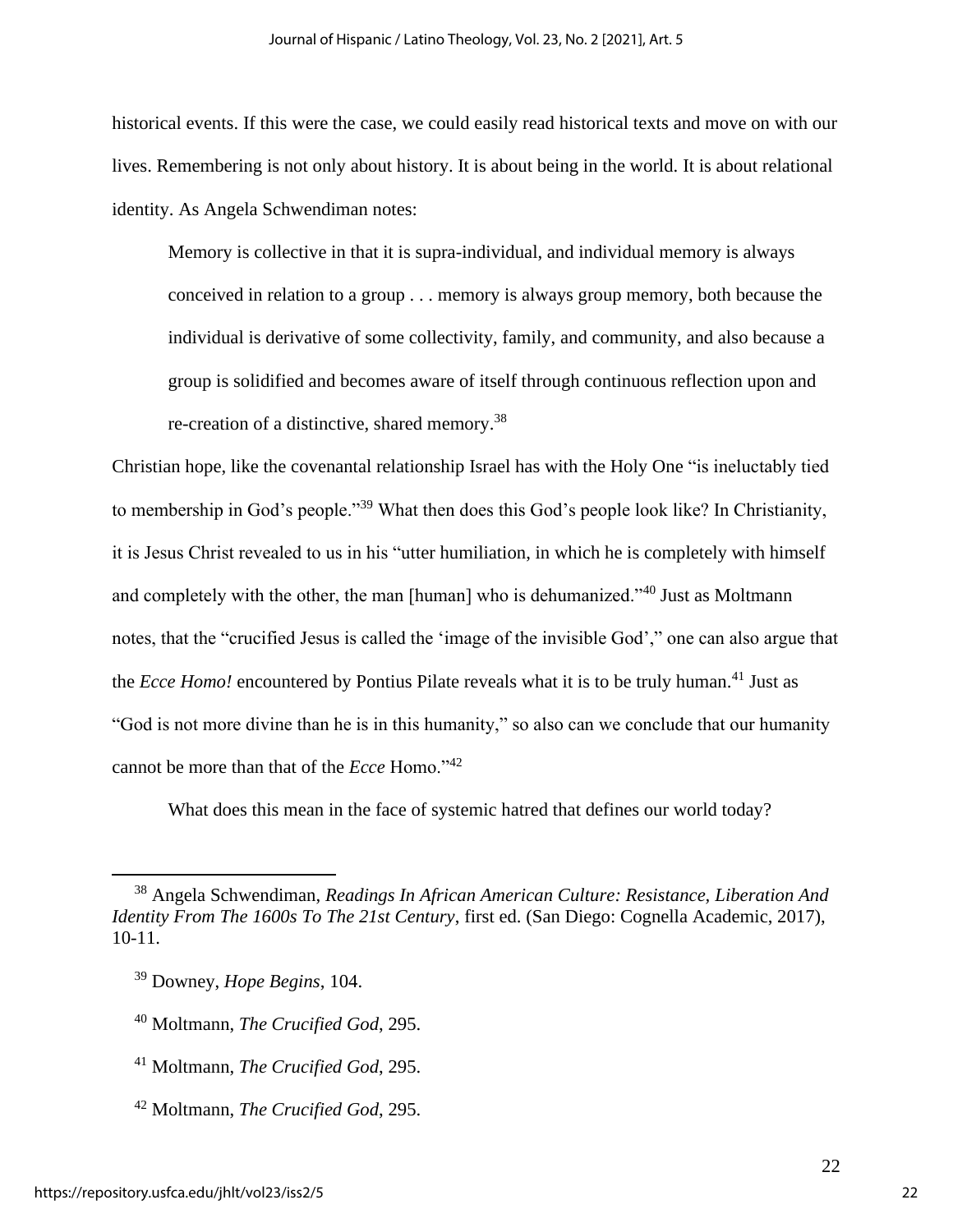The humanity of the *Ecce Homo!* is not a static humanity. It is a humanity that is becoming. It is this becomingness of the God-human that allows for the possibility of the gift of shattering the chains of evil, and thus lead us into the dawn of freedom and solidarity with all of creation. Similarly, embodied blackness in a world of hate is not a helpless or static humanity. If it is an ongoing epiphany of the divinized *Ecce Homo!*, it must necessarily lead to the dawn of freedom and solidarity with all others. To do this, it cannot use the same systems and structures that have held it in bondage. Blackness, in as much it is divinized humanity, must necessarily reveal a new way of being human. The urge to want to hate those who cause us harm is strong and must not be trivialized. Our society is defined by empire ethic, one that presents forgiveness as weakness. We often see this play out when institutions, persons, or nations perform acts that go against our national interest. Our usual response is to clamor for war. A corrective ethic to the empire ethic we are used to can be found in the work of the Ghanaian novelist Ayi Kwei Armah. In the novel *The Beautiful Ones Are Not Yet Born*, Armah reflects on the realities of postcolonial Ghana.<sup>43</sup> The protagonist, to whom he simply refers as "The Man," is offered a bribe which he turns down. Everyone in his life is angry at him for not taking the bribe. For Armah, through the eyes of The Man, the question ought to be asked: How can independent Ghana birthforth a new vision after the trauma of exploitative colonial rule by the British if the new reality is no different from the old? Similarly, Christians must now ask themselves how they can birth forth the new humanity they have been given in Christ if all they are faced with is the old nature of Adam. This is the temptation we must resist with all our being.

<sup>43</sup> Ayi Kwei Armah, *The Beautiful Ones Are Not Yet Born* (London: Heinemann, 1969).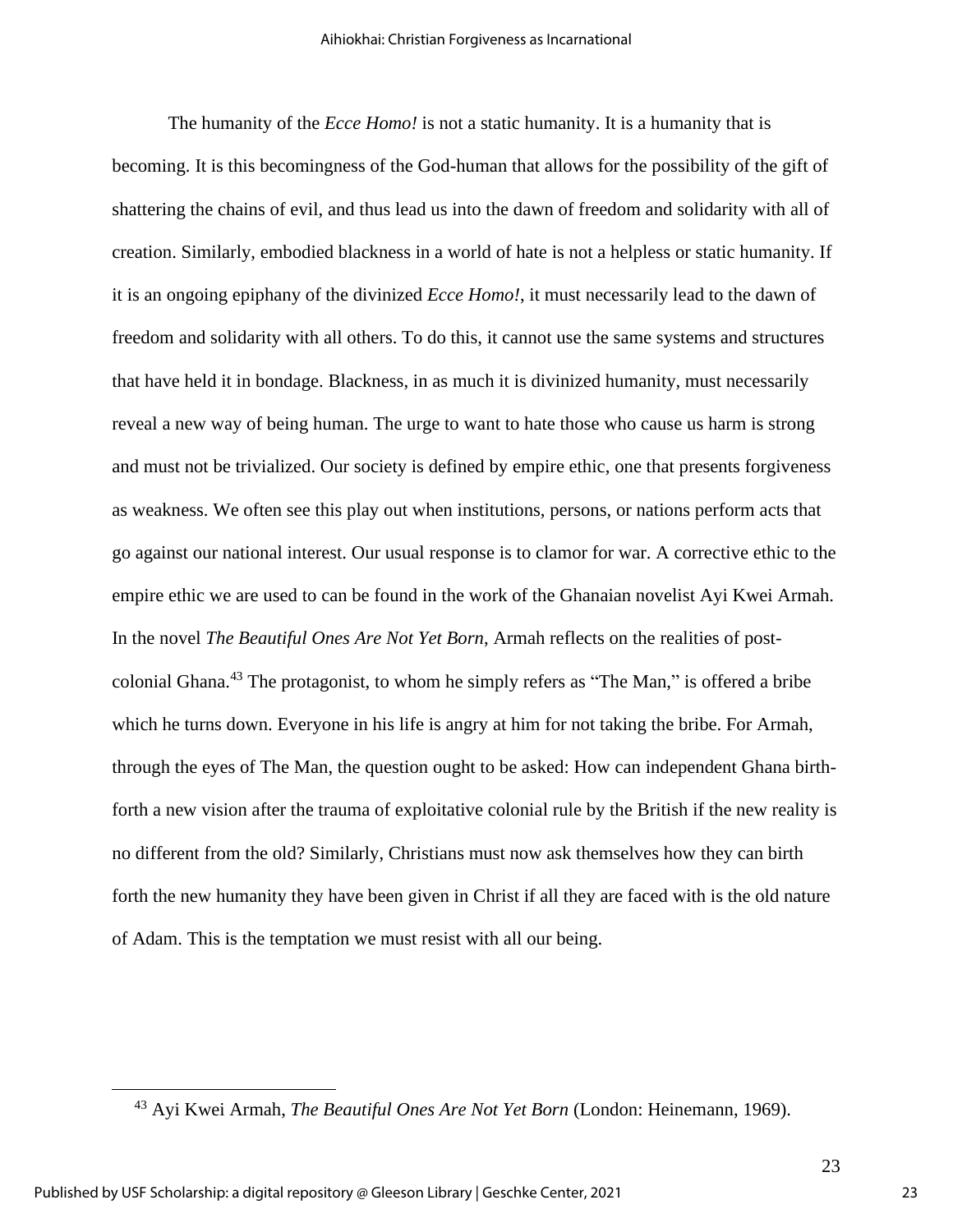There is nothing passive about Christian hope. It is as prophetic as it can get. It is grounded in a refusal to settle for the unjust status quo that dehumanizes the other. Speaking of the liberational core of Christian hope, Metz writes:

The faith in a messianic God, a God of the resurrection of the dead and of judgment, a God before whom even the past is not safe, before whom the past sufferings do not disappear subjectless in the abyss of an anonymous and infinite dispassionate evolution, this faith is not an opiate in the histories of liberation of humanity. Rather it guarantees the non-negotiable standards in the unabating struggle for the dignity of all human beings as subjects in the struggle for a universal liberation.<sup>44</sup>

Blackness, in an era of hate, is incarnational and liberational theology. In the words of Cone, Unless the future can become present, thereby forcing blacks to make changes in this world, what significance could eschatology have for those who believe that their selfdetermination must become a reality *now*? White missionaries have always encouraged blacks to forget about present injustice and look forward to heavenly justice. But Black theology says no, insisting that we either put new meaning into Christian hope by relating it to our liberation or drop it altogether. 45

Cone asks a question in response to Rudolf Bultmann's limited view of eschatology, one that demands a response: "How is eschatology related to *protest* against injustice and the need for revolutionary change?"<sup>46</sup> The response to this question is everything. To hear the promise of God

<sup>44</sup> As cited in Hans Schwarz, *Eschatology* (Grand Rapids, Eerdmans, 2000), 152.

<sup>&</sup>lt;sup>45</sup> Cone, *A Black Theology of Liberation*, 40<sup>th</sup> anniv. ed, 146.

<sup>&</sup>lt;sup>46</sup> Cone, *A Black Theology of Liberation*,  $40<sup>th</sup>$  anniv. ed., 147.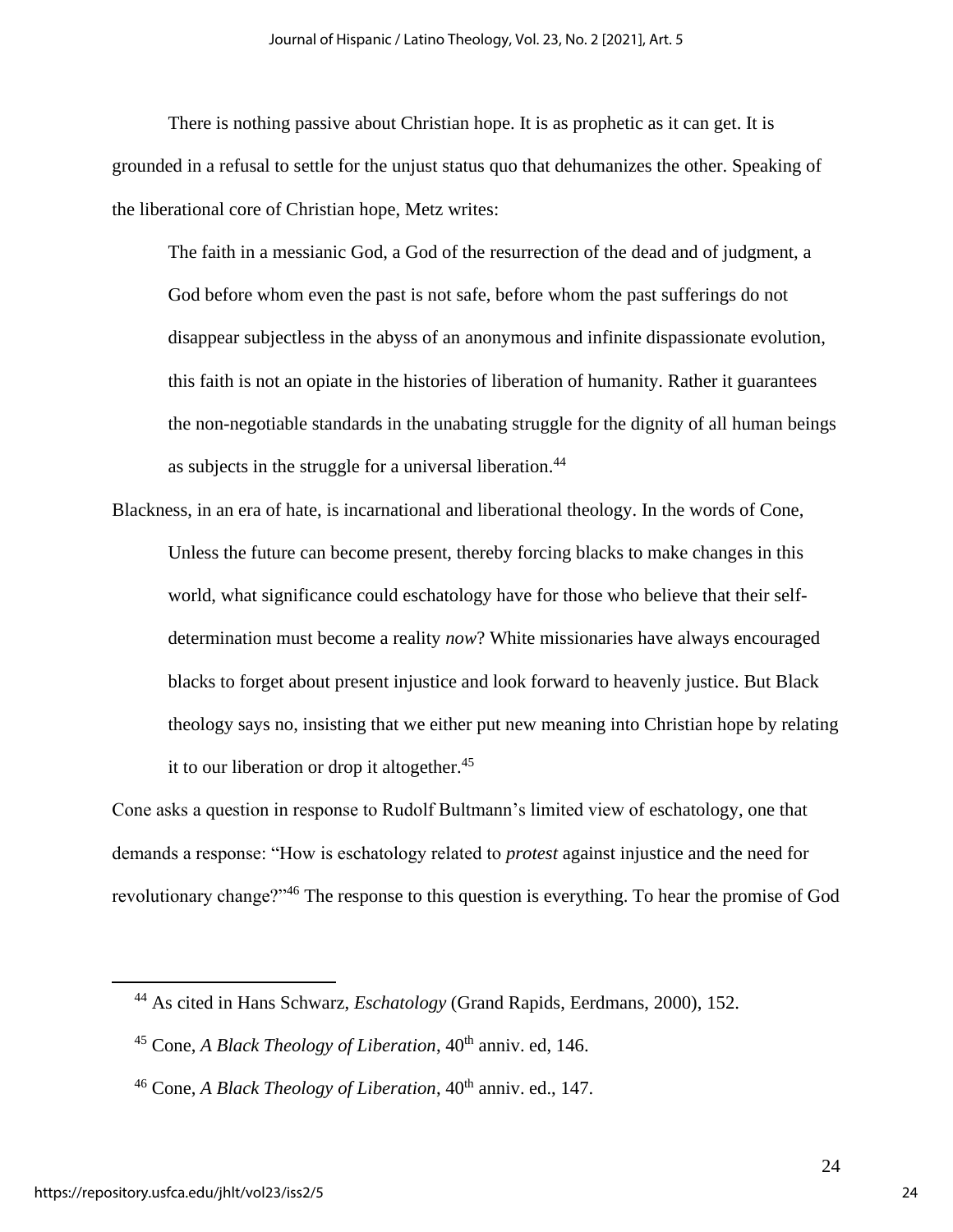contained in Christian hope, Cone writes, "means that the church cannot accept the present reality of things as God's intention for humanity."<sup>47</sup> This promise of God contained in Christian hope, Moltmann argues, "does not give rise to powers of accommodation, but sets loose powers that are critical of being."<sup>48</sup> Leonardo Boff articulates this insight clearly when he writes that "human forms of liberation acquire a sacramental function. They have a weight of their own, but they also point toward, and embody in anticipation, what God has definitively prepared for human being<sup>"49</sup> When we protest injustices, demand that minoritized communities be given their dignities and freedoms, we are actively working to bring about the reign of God in God's world.

Again, a theology of hope in an era of hate is a theology of liberation. It is embodied theology that speaks truth to all dehumanizing systems put and kept in place via the bodies, histories, and memories of those the system erases from the records of our collective memory. Such a theology of hope cannot allow racism, sexism, tribalism, xenophobia, religious fundamentalism, White supremacy, alt-right movements, and all the structures that promote biases to have the last word. The last word must be that which makes us fully and truly human.

In the words of bell hooks, "communities sustain life—not nuclear families, or the 'couple,' and certainly not the rugged individualist. There is no better place to learn the art of loving than in community.<sup>"50</sup> This truth is becoming clearer to all in our country as we repeatedly see young men being radicalized by communities of hate. Quoting M. Scott Peck,

<sup>&</sup>lt;sup>47</sup> Cone, *A Black Theology of Liberation*,  $40<sup>th</sup>$  anniv. ed., 148.

<sup>48</sup> Jürgen Moltmann, *Theology of Hope*, trans. J. W. Leitch (New York: Charles Scribner's Sons, 1967), 118, 119.

<sup>49</sup> Leonardo Boff, *Liberating Grace*, trans. John Drury (Maryknoll: Orbis, 1979), 152.

<sup>50</sup> bell hooks, *All About Love* (New York: William Morrow, 2001), 129.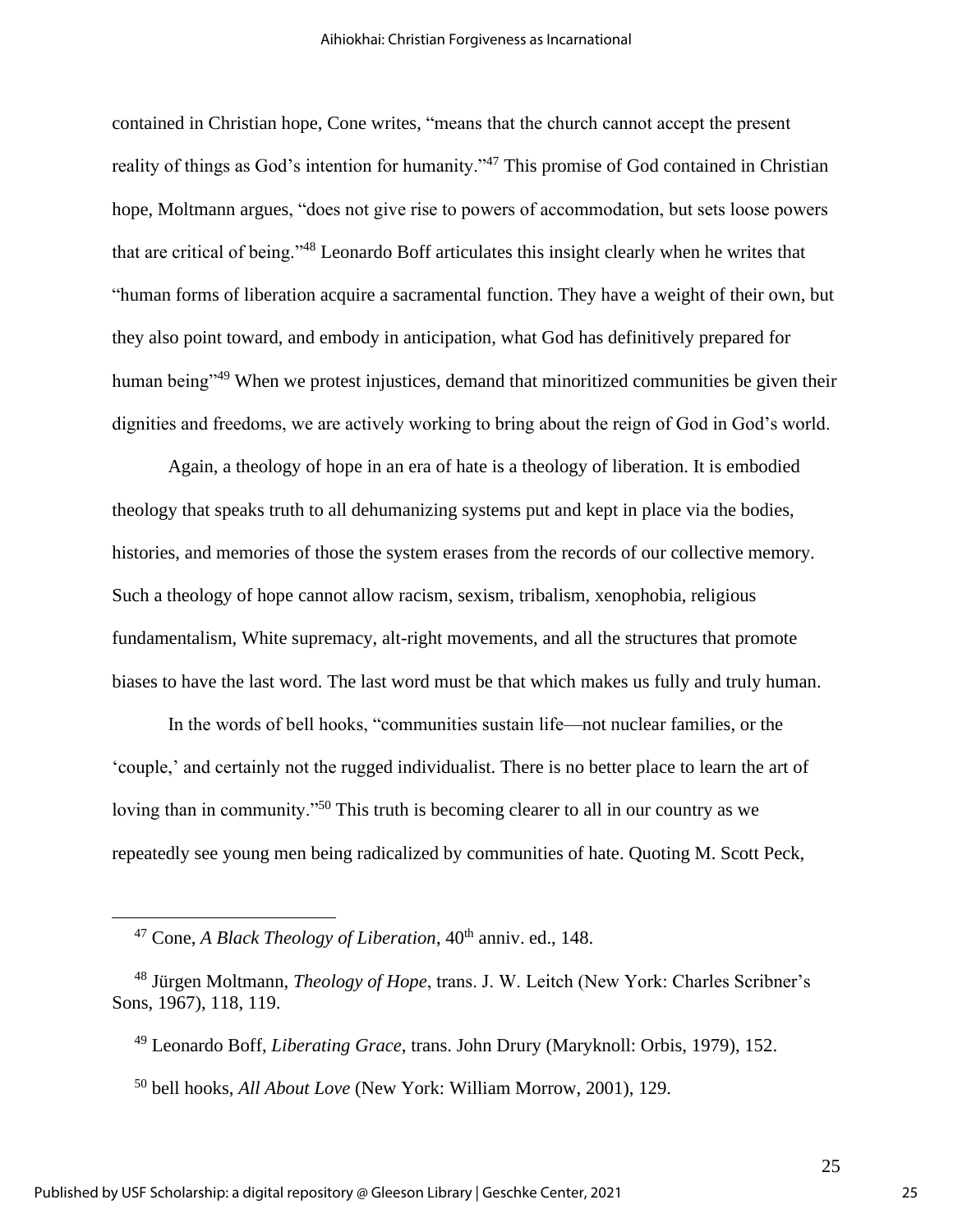hooks reminds us that only "in and through community lies the salvation of the world."<sup>51</sup> As oppressed people in the world, Black bodies have become a community in Christ, whose suffering unites them to himself.

#### **Conclusion**

At this point in this work, it is important I ask the questions: Why should we care about these issues? Why disturb our peace and comfort with talk of social justice? Why should we be driven to stand up for those who suffer from structures of injustice in our world? If I may use civil rights activist and U.S. Congressman John Lewis's words, have we not been called "to care for God's chosen creatures"? Is it not the case that the benefactors of structures of injustice regard their victims as "stupid, smelly nuisances, awkward, comical birds who are good for nothing"?<sup>52</sup> Yet it is with these good-for-nothing victims of injustice that God took sides when God chose to become one with God's creatures. Each time the rituals of forgiveness are enacted in our world by the victims of our sinful actions and systems, who are defined by such systems of erasure as "stupid, smelly, nuisances, awkward, comical creatures who are good for nothing," a dangerous memory is brought to be in the nowness of our social and individual lives. We are led by a graced gift of friendship by God to enter into the domain of powerlessness. We experience all our illogicalities, shadows, traumas, and inhumanities in that place where we are no longer the receptors of power to dominate. This is a place of grace for all who are led there and also allow themselves to be led there. It is the place we can find our true humanity, a humanity that can only become what it ought to be when we are fully in friendship with others. I

<sup>51</sup> hooks, *All About Love*, 129.

<sup>52</sup> John Lewis and Michael D'Orso, *Walking With the Wind: A Memoir of the Movement* (New York: Harvest/Harcourt Brace & Company, 1998), 24.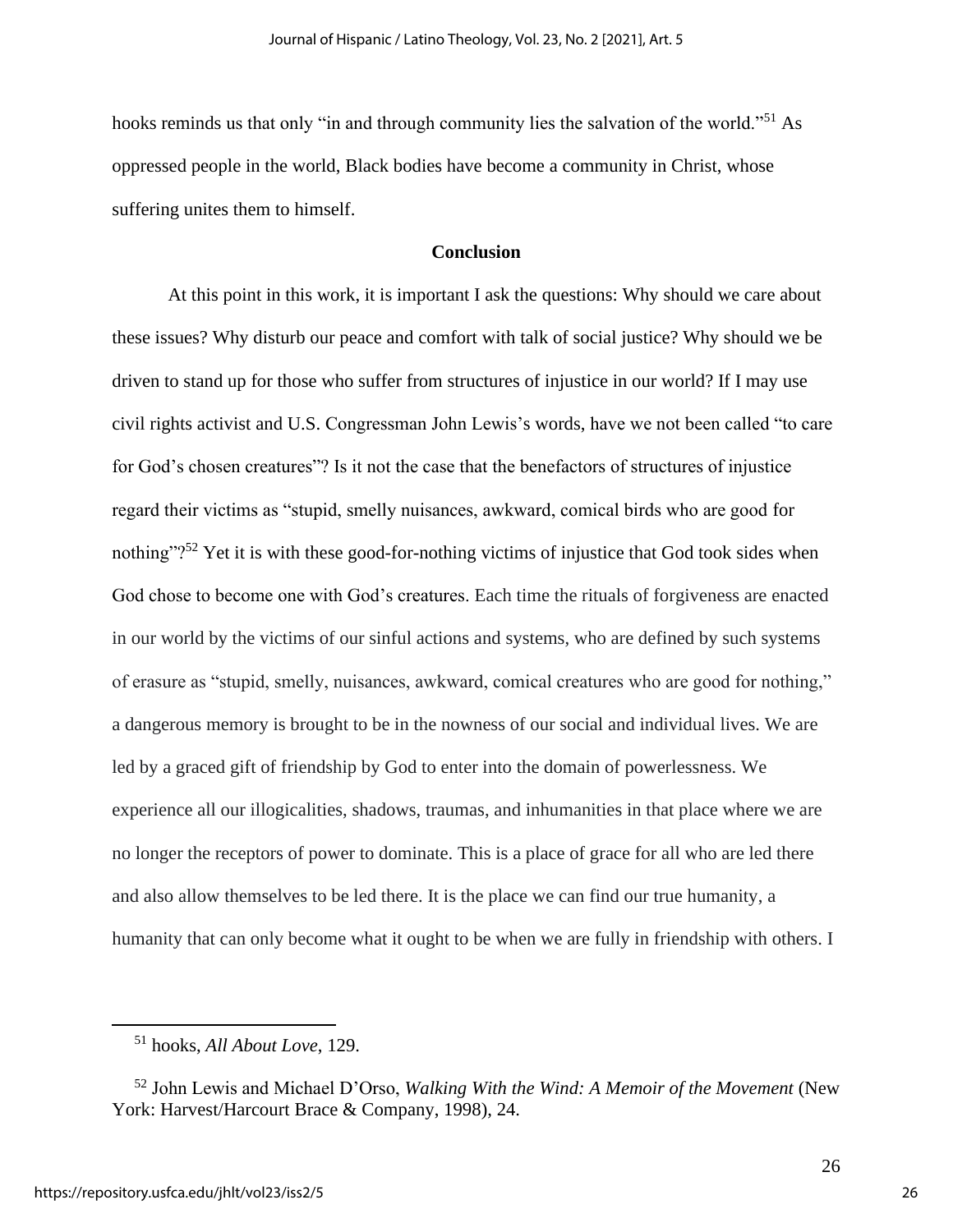become human only when I affirm your humanity. Only in that place of *kenosis* can the new dawn of our humanity be forged, one that is always rooted in *catharsis*. Again, forgiveness is not just for the offender. In fact, all rituals of forgiveness must always begin with the victim and end with the victim. It is the ritual process by which God comes to take the side of the victim and as a neighbor in dialogue, offers a new life to one whose life has been shattered by the hands of evil. Only when this encounter and companionship have occurred can the victim be able to become the prophetic voice of lament to the larger society. Their lament becomes the pathway for others in society to discover their sinfulness and need to embrace a new way of being human.

To speak of salvation is to evoke solidarity. In other words, there is no passivity in the salvific relationship God has with us. The theology of sacramental baptism speaks of the baptized becoming children of God, and as such, the face of God's gift of salvation in the world. If one is called to become the epiphany of a gift that evokes solidarity, it means then that the recipients of that solidarity must necessarily be invited to a response that authentically leads them to conversion. The Gospel of Mark (Mk 1:15) uses the Greek word *metanoia* to represent the correct response to the gift of the kingdom of God that Jesus proclaims. Tertullian should be celebrated for his resistance against the early Christian translation of this word to mean *poenitentia* (confession of sin). For Tertullian, the Greek understanding of the word ought to be preserved, one that points to a change in behavior.<sup>53</sup> In the spirit of Tertullian, I must also call out a dualistic way of understanding this word in the contemporary era. The *Merriam-Webster Dictionary* defines the word as "spiritual conversion."<sup>54</sup> May I ask, what does this phrase even

<sup>53</sup> Edward J. Anton, *Repentance: A Cosmic Shift of Mind and Heart* (Waltham, MA: Discipleship Publications International, 2005), 32-33.

<sup>54</sup> "Metanoia," *Merriam-Webster Dictionary,* [https://www.merriam-webster.com/dictionary/metanoia.](https://www.merriam-webster.com/dictionary/metanoia)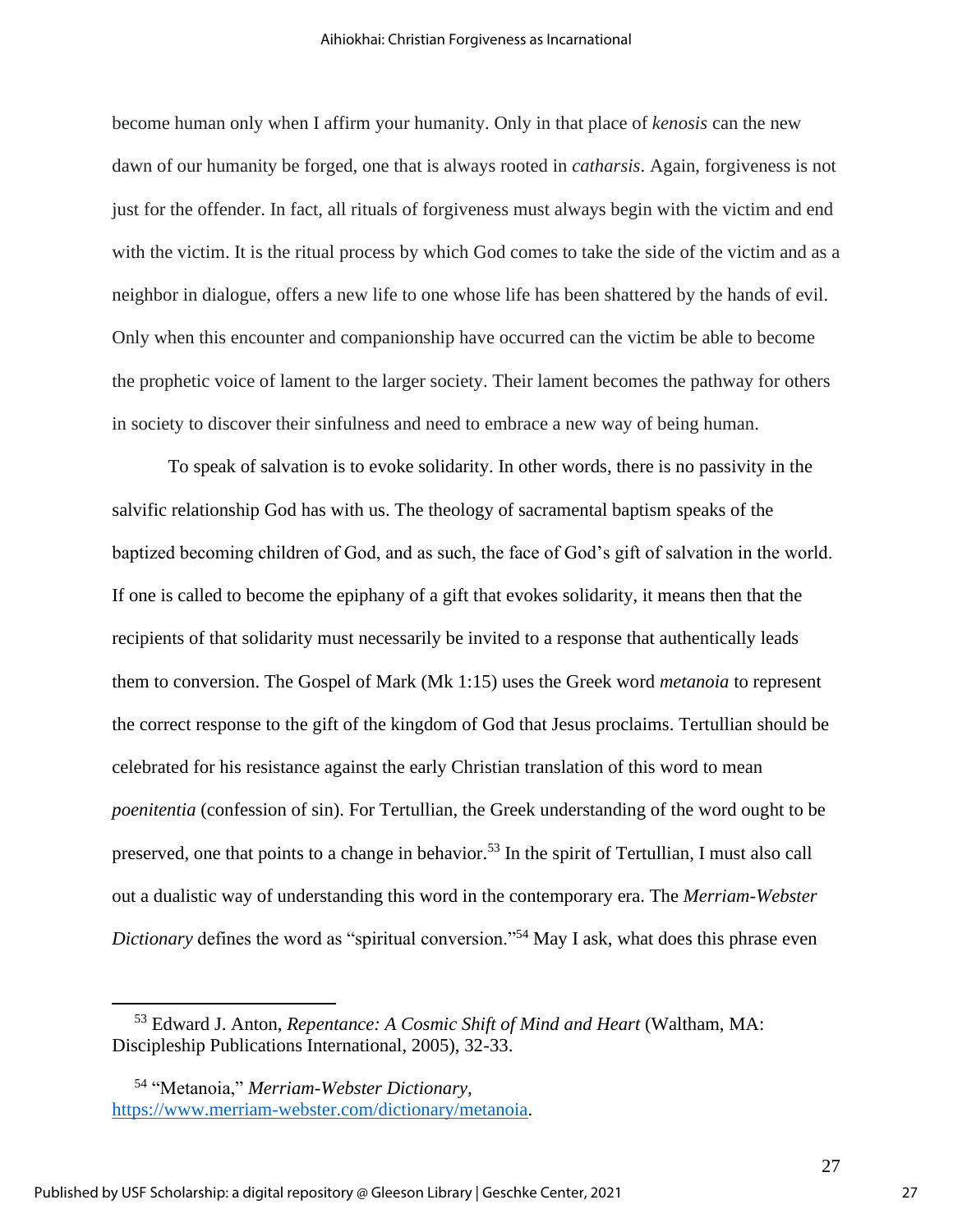mean? Humans are embodied creatures. Conversion must always be an embodied transformation. A theology of hope in a time of hate is grounded in the belief that those held captive by the vice of hate can be transformed holistically if they encounter the content of Christian hope.

Forgiveness, mercy, and love are mediated through activism. When victim of systemic injustice demand that all persons be treated with dignity, that our communities reflect the very best of our moral ideals, that structures of injustice be done away with, their activism becomes the very medium by which all experience the gift of authentic humanity. To love others means that one believes in the transformative ability of the human person. In other words, to love implies hope—the dawning of a new way of being. Hooks articulates this beautifully when she writes:

Love heals. When we are wounded in the place where we would know love, it is difficult to imagine that love really has the power to change everything. No matter what has happened in our past, when we open our hearts to love we can live as if born again, not forgetting the past but seeing it in a new way, letting it live inside us in a new way. We go forward with the fresh insight that the past can no longer hurt us. Or if our past was one in which we were loved, we know that no matter the occasional presence of suffering in our lives we will return always to remembered calm and bliss. Mindful remembering lets us put the broken bits and pieces of our hearts together again. This is the way healing begins. $55$ 

<sup>55</sup> hooks, *All About Love*, 209.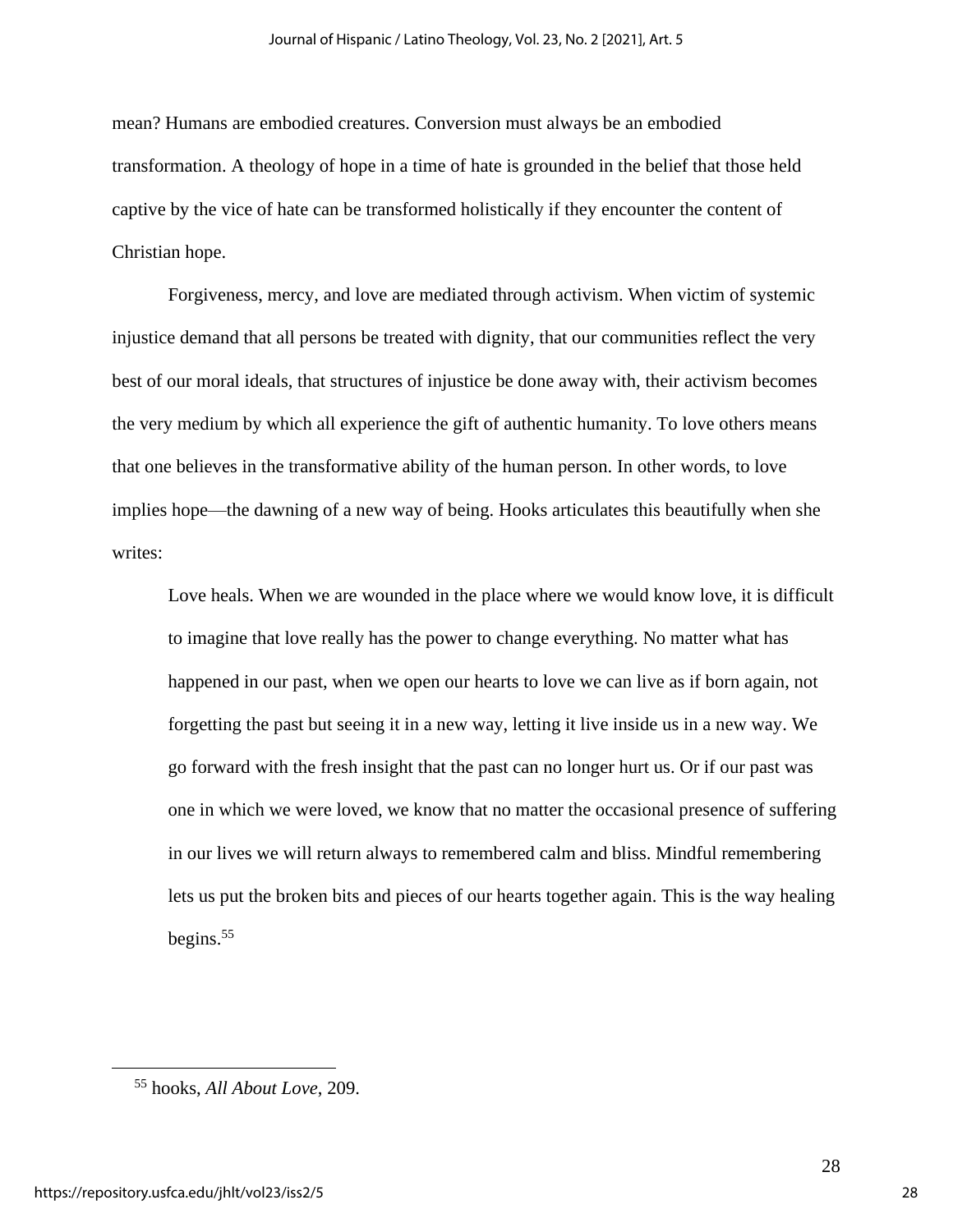White fragility is a mindset that demands existential, hermeneutic, discursive, economic, and political comfort of White people. With such a mindset, any form of suffering must be avoided or at best delegitimized. In a country whose history, identity, cultural worldview and political, economic, and religious positioning are radically defined by racism, it is not shocking that such a nation finds it uncomfortable to engage honestly with its own original sin. Perhaps the admonition given by James Baldwin in *The Fire Next Time* can be helpful to address this sad reality: "I do not mean to be sentimental about suffering—but people who cannot suffer can never grow up, can never discover who they are."<sup>56</sup> In line with Baldwin's admonition, hooks writes, "Growing up is, at heart, the process of learning to take responsibility for whatever happens in your life. To choose growth is to embrace a love that heals."<sup>57</sup> Again, when we march on the streets and demand justice, we inherently give to our oppressors the gift of growth that is grounded in love.

Finally, let me allow the reflection given by Katherine Fugate on her experience during a visit to the National Museum of African American History and Culture to explain what I mean by Black bodies being the incarnation of Christian forgiveness to all who benefit from oppressive empire dynamics:

Standing in front of Emmett [Till]'s coffin, I felt such rage, such anger at what happened to him that I could not contain it. Like a broken vase, water started seeping out of my eyes. My entire body started shaking, cracking. I can't explain it other than, I'd left that room for a moment and went somewhere else.

<sup>56</sup> As cited in hooks, *All About Love*, 210.

<sup>57</sup> hooks, *All About Love*, 210.